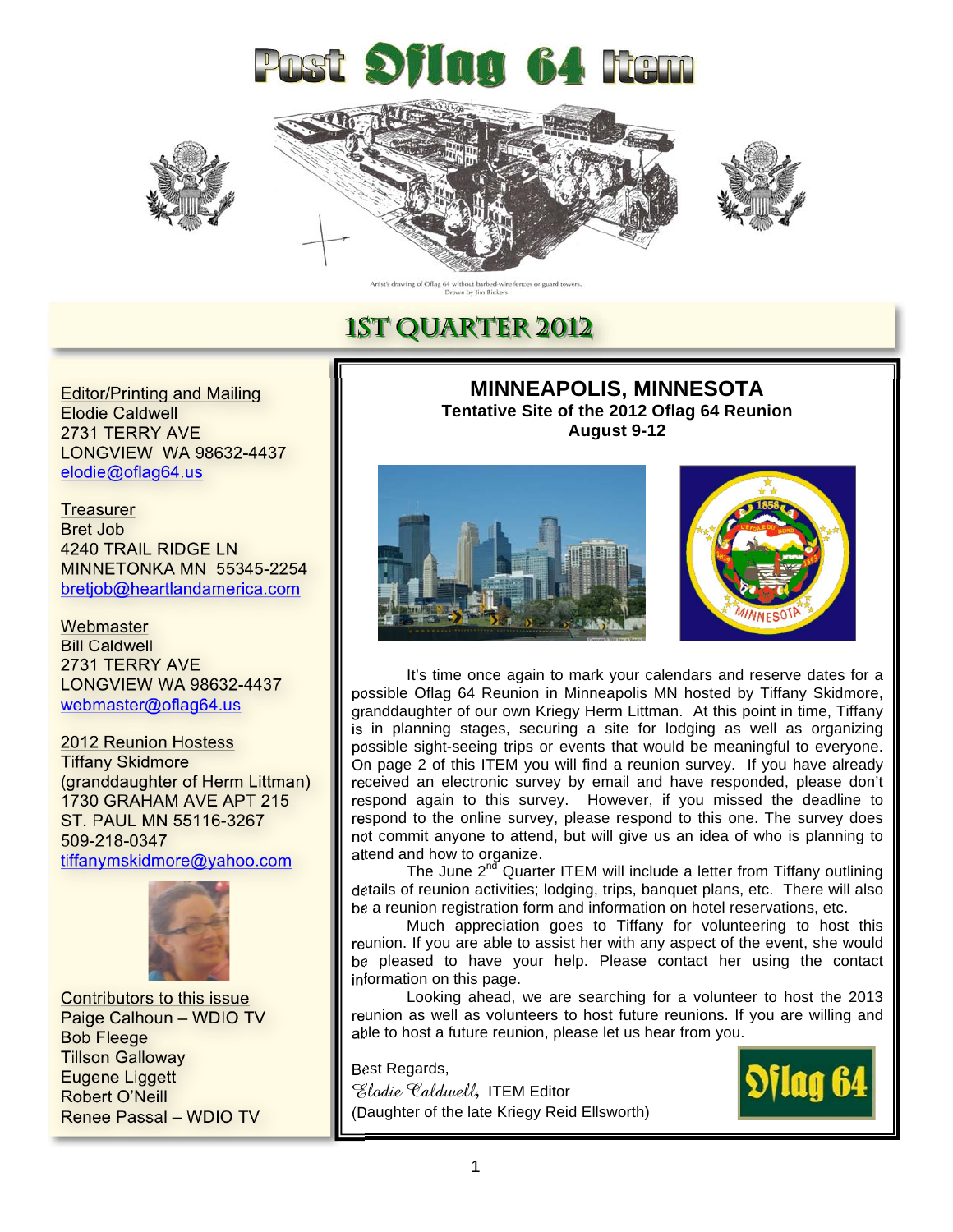## **A LITTLE COMPANY BUSINESS**

### REUNION SURVEY

Tentative 2012 Oflag 64 Reunion Minneapolis MN August 9-12, 2012

In order for Tiffany Skidmore to plan efficiently for this year's reunion, she needs to know how many might be able to attend. Your help in completing an informational survey will be invaluable for her. This is not a commitment to attend. **Please complete the survey below even if you will be unable to attend or are unsure.** Thank You.

- **1. Will you be able to attend the Oflag 64 Reunion tentatively planned for August 9-12, 2012 in Minneapolis MN?**
- o **I will not be attending.**
- o **I plan to attend.**
- o **I would like to attend but am unsure at this time.**
- o **I hope to attend.**
- **2. If you do attend, how many will be in your party?** 
	- o **1**
	- o **2**
	- o **3**
	- o **4**
	- o **5-10**
	- o **11-15**
- **3. Please tell us who you are.**

| <b>Name</b>          |  |  |
|----------------------|--|--|
| <b>Address</b>       |  |  |
| Phone(s)             |  |  |
| <b>Email address</b> |  |  |

Please mail this survey or email your survey response to Tiffany Skidmore at: 1730 GRAHAM AVE APT 215 ST. PAUL MN 55116-3267 509-218-0347 tiffanymskidmore@yahoo.com

**OR** to Elodie Caldwell at: 2731 TERRY AVE LONGVIEW WA 98632-4437 360-577-5699 elodie@oflag64.us

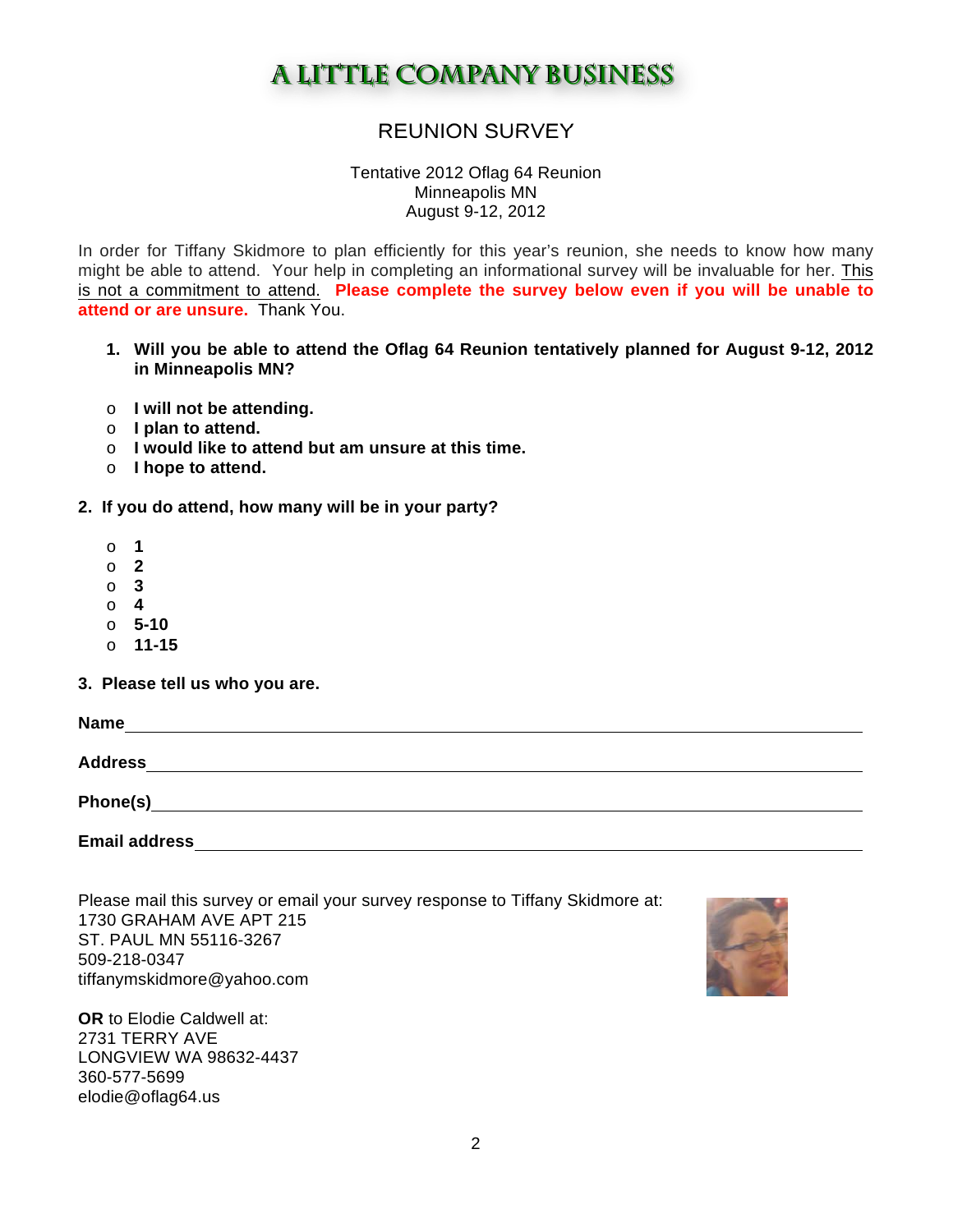





**JOHN ALBREE from Columbus NC** (Aide-de-Camp to GEN John K Waters) wrote recently with news of Norma Kuhn who attended some of the Oflag 64 Reunions with John Creech. He reported that she is now in the medical portion of Tryon Estates. Her address is: 619 Laurel Lake Dr, OBT 236, Columbus NC 28722. She is able to receive mail and would love to hear from members of the Oflag 64 family. John also sent a donation to the Postage Fund. *Thanks so much, John for the information about Norma and for your thoughtful donation to the Postage Fund. We appreciate your continued communications with us. Best to you.*

**DAVID ANDERSON from Albuquerque NM**  (son of the late Kriegy Everette Anderson) wrote regarding the eBay offering of the January 1945 ITEM and volunteered to help pay for it, if need be, in order that one of our Oflag 64 family members could win it. *Thank you very much, David, for volunteering to help secure the ITEM. We'll have to keep a keen eye out for future offerings. Members of our group would love to have related memorabilia, I'm sure.* 

**TY ANKROM from Circleville OH** (grandson of the late Kriegy Ernest "Snap" Ankrom) recently wrote concerning the January 1945 ITEM offered on eBay. He was able to read the copy we have posted on our website and commented that it was an interesting read. *Thank you, Ty, for contacting us again. It's been a while since we've heard from you. We're happy you enjoyed reading the January 1945 ITEM online. Those were certainly amazing writings.* 

**RICHARD BARON from New York NY** (coauthor of the book "RAID") wrote to say that he was bidding on the eBay offering of the January 1945 ITEM and was prepared to match a high figure to acquire it. He planned to put it with the first edition copy of "Raid" and eventually donate them to the "Kriegy Library". *Thank you, Richard, for writing. We are so disappointed that one of our Oflag 64 family didn't win the bidding. Your plan to donate it to the "Kriegy Library" was very thoughtful and would have* 

*been most welcomed. Hopefully, there will be another out there somewhere eventually.* 



**PAT BENDER from Philadelphia PA** (daughter of Kriegy Vincent "Doc" DiFrancesco) recently found an original January 1945 ITEM being offered on eBay. We contacted everyone on our email

list, several subsequently joined in the bidding. Unfortunately it didn't go to one of our Oflag 64 family members. *Thank you very much, Pat, for keeping an eye out for such offerings. It was a good effort on the part of our group to try to win it. Hopefully next time one of us will be successful.* 

**LESLIE FORD BESTULIC from Treasure Island FL** (daughter of the late Kriegy Russell Ford) was asked through Cindy Burgess, Wilbur Sharpe's daughter, to contact him. Wilbur and Russ spent a great deal of time performing together at the Little Theater at Oflag 64 during WWII. *Thank you very much, Leslie, for contacting Cindy and subsequently Wilbur. We hope that communications went well and that you had a great chat.* 

**LYNNE FORD BRONSON from Ft. Collins CO** (daughter of the late Kriegy Russell Ford) has been in communication with Wilbur Sharpe recently. Wilbur and her dad spent much time performing together during Oflag 64 days. *Thank you so much Lynne, for contacting Wilbur. I'll bet you had some wonderful conversations.* 

**T. J. BUGG from West Chester OH** (son of Kriegy Thomas Bugg Jr.) wrote to say that he was bidding on the eBay ITEM and hoped to acquire it for his father who is 92. Unfortunately, it was won by someone not yet affiliated with our association. *Thank you, TJ for writing. That would've been a wonderful gift for your dad. We are disappointed that it didn't work out. Hopefully there will be another opportunity in the future.*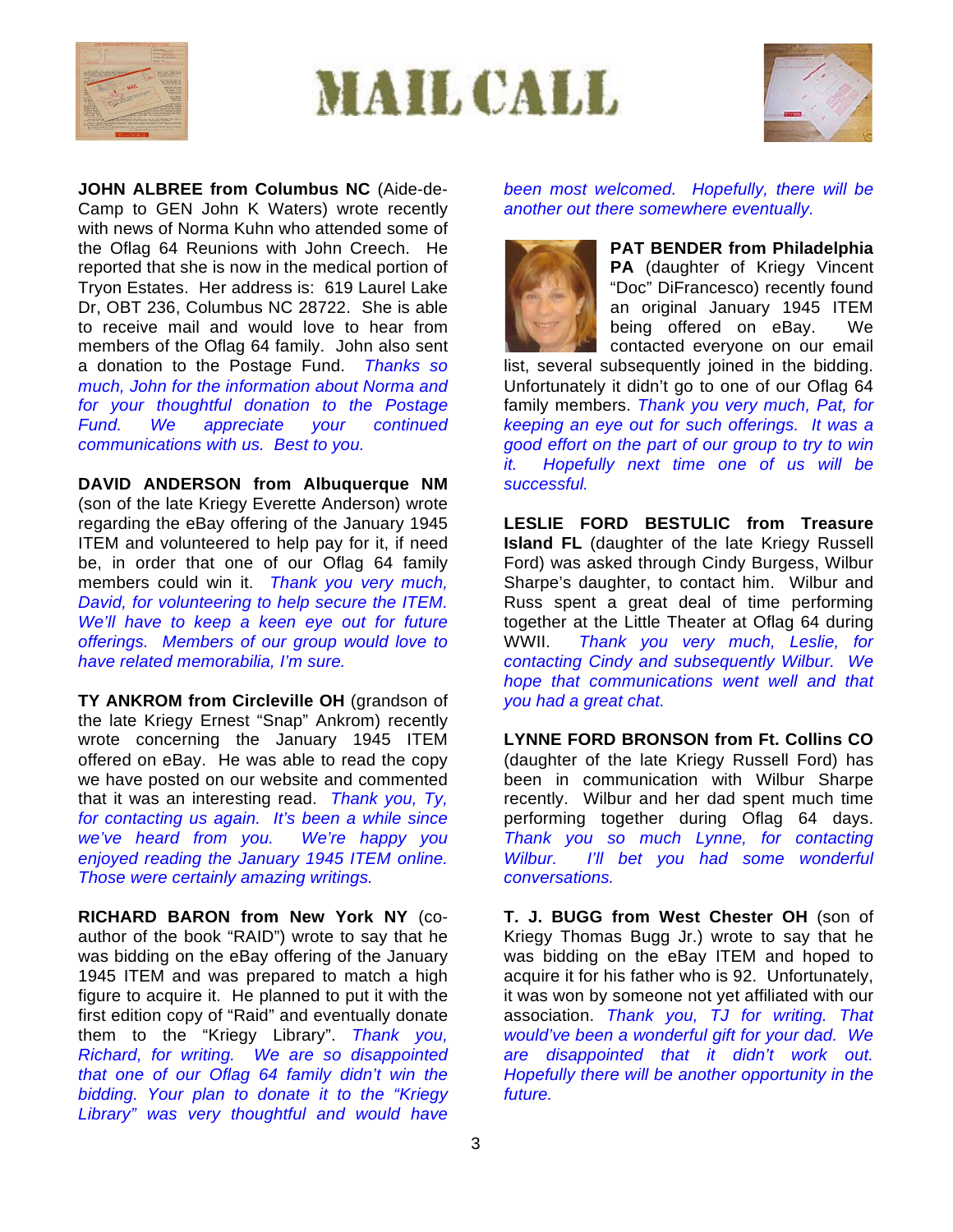

**CINDY SHARPE BURGESS**  (daughter of Kriegy Wilbur Sharpe) has been helping Mariusz Winiecki from Poland contact her dad to answer some questions about the Little Theater at Oflag 64 during

the war. *Thank you very much Cindy, for being willing to help Mariusz. He has been working very hard on his project for the museum in Szubin and has been very appreciative of all the help he has been given.* 

**CHRISTOPHER CARDONI** recently wrote to introduce himself and share a little information about the camp in Szubin. He also asked to be added to our email list. He shared: "My name is Christopher Cardoni and I am a Lieutenant Colonel. I currently command the 1st Bn, 77th Field Artillery in Afghanistan. I was joy of being assigned to a NATO HQs in Bydgoszcz, Poland from 2007-10, which is about 20 miles from Szubin. While there I met my wife who is from Kcynia. That was the town you marched to on the first night. I did a professional development day at the OFLAG for all the US Officers where I was assigned. Some of the fence is still standing. There is one barracks building left, but it might be torn down. I will do my best through my wife to keep it up as a tribute to all of you. I anticipate going back to Kcynia/Szubin many times in the future, so if there is anything I can do, let me know. I have updated pictures at home of the OFLAG but I can't get to them while deployed. I can send them when I redeploy so you can use them at your reunion. Thanks for all you have done, and you have not been forgotten." *Thank you so much, Christopher, for writing and for all the information you shared. I'm sure there will be much more information to share one way or the other as time goes by. We have added you to our email list. Please contact us again any time.* 



**HELEN CHAPPELL from Kaufman TX** (widow of the late Kriegy Roy "Tex" Chappell) sent Christmas and New Year's greetings to everyone. She says her family is well and growing in

health and numbers. *It was so good to hear from you again, Helen, and to hear that you are doing well. Thanks so much for writing.* 



**TOM COBB from Columbia SC**  (son of the late Kriegy George Cobb) wrote to say that he would be bidding on the eBay 1945 ITEM. *It's unfortunate that there weren't a dozen of them out there* 

*to bid on. It would've been great if one of our members had won it.* 

**DONALD COHN from Bellaire TX** (great nephew of the late Kriegy Thurston "Ted" Q. Garrett, Jr.) emailed that he and his wife have various artifacts of his late uncle's tour of duty during WWII. He also stated: "We have various other items and one day we wish to donate them to a "good home" at a museum or research institution so that we can preserve them for generations to come and honor the memory of Uncle Ted and Aunt Ann and their service to this great country, The USA." *Thank you, Donald, for writing about your uncle's memorabilia. What a treasure! It's sometimes hard to understand just what our dear Kriegies endured during the war, but seeing and handling memorabilia brings the past to the present.* 

**LARRY COPES** (son of the late Kriegy James Copes) wrote to say that he has a new email address. *Thank you, Larry, for keeping us updated. As our Oflag 54 family members move or change contact information, we sometimes lose contact, so we appreciate hearing of changes.* 



**NEAL CORY from Louisville KY** (son of the late Kriegy Bill Cory) recently wrote and asked to be added to the email list. He spoke about attending the post-Katrina Oflag 64 Reunion in New Orleans. *Thanks so much for* 

*writing, Neal, and welcome to our Oflag 64 family. We have added you to our email list and you should be hearing from us in the near future. We miss your dad and are so appreciative of all his informational contributions to the association. He was a great record keeper.*

**CHERYL ELLIS from Bryn Mawr PA** (daughter of Kriegy Sid Thal) has also been in contact with Mariusz Winiecki from Poland regarding his research for the museum in Szubin. Sid was one of the Kriegies who performed in the Little Theater at Oflag 64 and will have information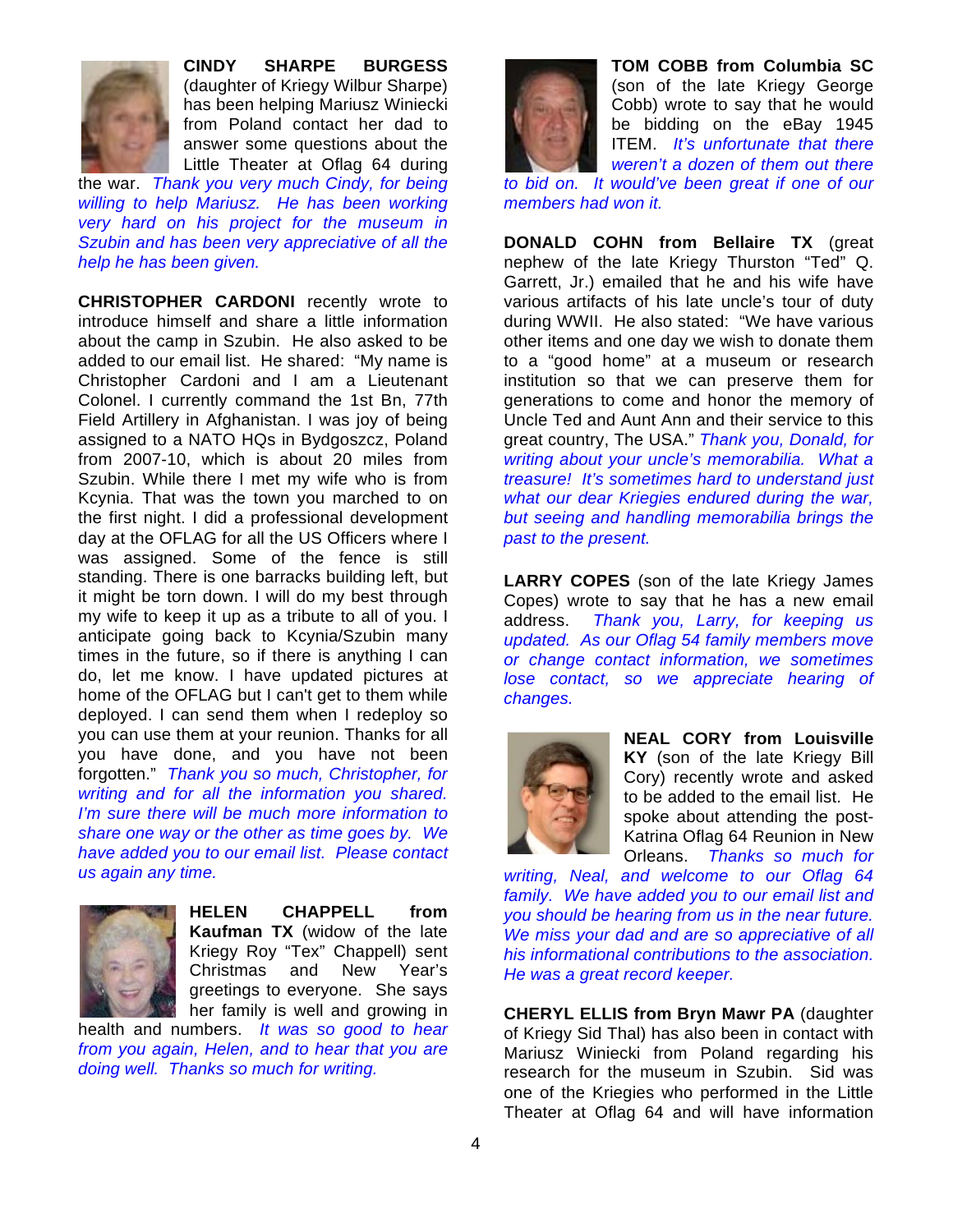that will be helpful to Mariusz. *Thank you so much, Cheryl, for your help in connecting your dad with Mariusz. We're looking forward to reading all about Mariusz' project when it's completed.* 



**KATHY EZELL from Miami FL**  (daughter of the late Kriegy William "Bill" Warthen) wrote while the Oflag 64 eBay offering was taking place with a great

suggestion and well wishes. She wrote: "You should let them know that they should use an eBay sniper to ensure they get it. Something like eSnipe would do (http://esnipe.com). *Thanks so much, Kathy, for the great advice and well wishes. Although one of our Oflag 64 family did not win the offering this time around, your information might be very helpful the next time.* 



**BOB FLEEGE from Ames IA**  (possibly a distant relative of the late Kriegy Robert Fleege) has written about a new project he's undertaken, that of making handcrafted, custom walking canes for disabled veterans.

Each cane has a hand carved eagle head on it. Depending on reunion plans, he may have some available later this summer. *Bob, thank you so much for writing and what a wonderful project. We will keep in touch regarding reunion plans.* 



**JUDY FLETCHER from Woodbridge VA** (daughter of the late Kriegy Al Casner) recently wrote to say that she has a new email address. *Thank you very* 

*much, Judy, for letting us know about your new email address. We have updated our records and all emails will now be sent to the new address. It's important for us not to lose contact with our Oflag 64 family members.* 



**IDEN FORD from Toronto Canada**  (professional photographer and son of the late Kriegy Russell Ford recently wrote saying that he would love to hear from anyone who knew

his father at Oflag 64. He also asked to be added to our email list. *Thank you, Iden, for contacting us and welcome to our Oflag 64 family. We have a great "family" and all are willing to share information they may have about* 

*our Kriegies. We sent out an email query and hope you received many responses. We have visited your website and see that you have inherited some of the passion for your work from your dad.* 

**ROBERT GALLOWAY from Charleston SC** (son-in-law of Pat Waters) sent compliments and



appreciation through Pat on keeping the Oflag 64 group together. *Thank you very much, Robert, for such kind words. We are very appreciative of your support and thank you for helping* 

*to keep the memory of Oflag 64 alive by teaching your sons about the service and sacrifice of our great Kriegies, their great grandfather included.* 

**CATHERINE GHYLIN from Washington State** (friend of Oflag 64 working with Dale Nitz and his travelling WWII museum) recently wrote about Dale's display, and the rave reviews he received while in Puyallup WA. During the time they were with the display, Leroy Petry, Medal of Honor recipient at Fort Lewis (now called JBLM or Joint Base Lewis McChord) stopped by and spent time with them. They felt it a great honor to be able to spend time with him. *Thank you, Catherine, for contacting us and for updating us on Dale's display and on the visit by the MOH recipient. Would have loved to see the display in Puyallup. Keep up the good work*

**DAVID GLENDINNING from Washington DC**  (son of the late Kriegy John Glendinning) wrote with compliments and thanks for the work being done on behalf of all the Kriegies and their family members. *David, thank you very much for your kind words. The work we do couldn't be done without the support of our Oflag 64 family members. We love doing what we do and are very appreciative of the sacrifices made by our wonderful Kriegies and their families.* 

**DAVID HARLOW from Wagoner OK** (nephew of the late Kriegy William Harlow who was killed in action) wrote about the eBay offering of the ITEM. He volunteered to pay for it outright. It's so heartwarming to know that so many were so willing to help. *Thank you, Dave, for volunteering to help secure the e-Bay ITEM for our organization. We'll have to look for future related offerings.*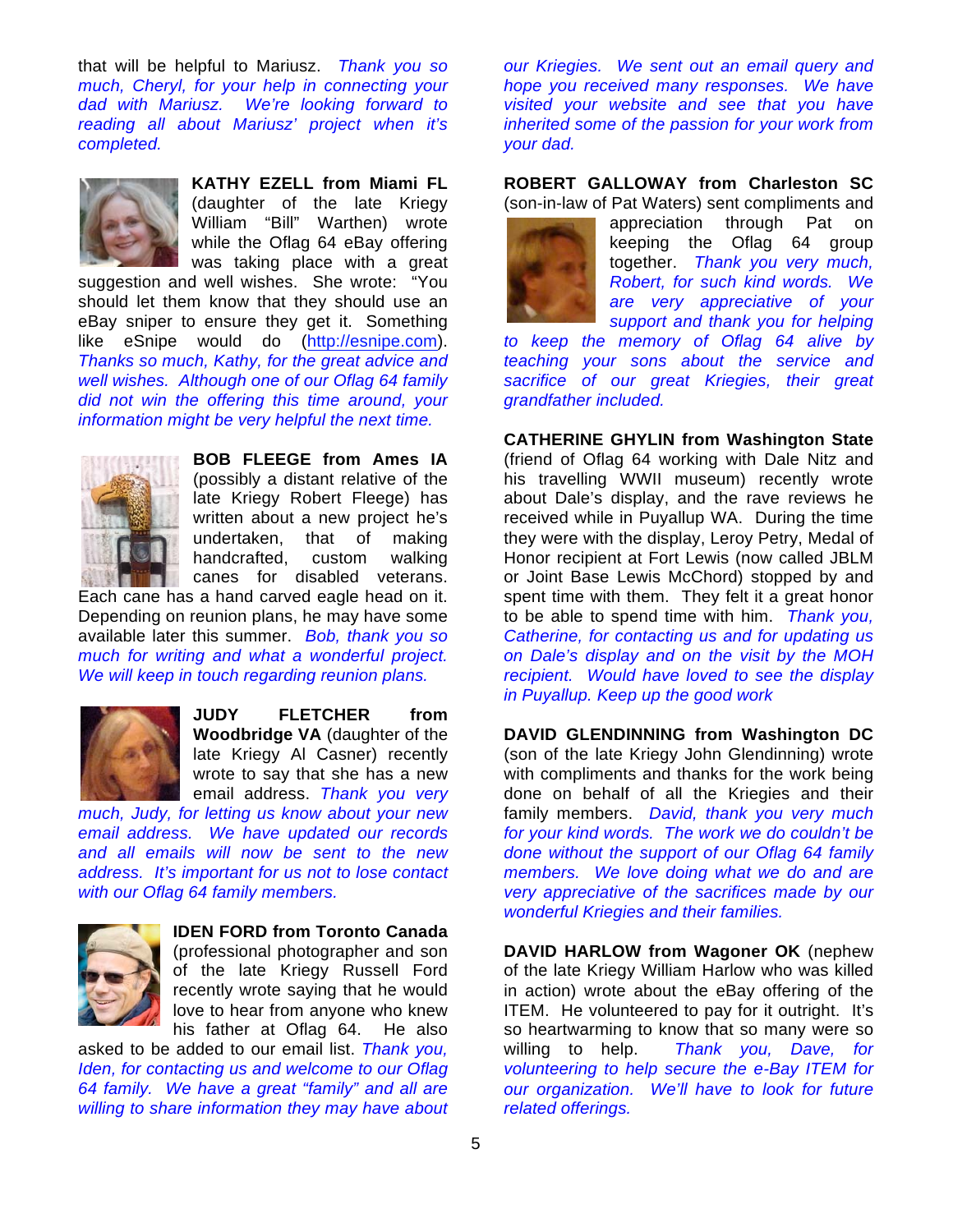

**VICTORIA HERRING from Des Moines IA** (daughter of the late Kriegy Clyde Herring) answered our email query regarding Will Wenzel's planned trip to Szubin this summer. She made the trip in

2009 and had pictures to share with Bill. She also sent pictures she recently found of her dad and other Kriegies standing on the steps of the hospital. In another email contact, Victoria wrote: "I have been going through my Dad's papers [Clyde E. Herring] and found several papers ref. planning of a Kriegie Reunion in the early 1970's = I would be glad to upload these to you = I'm going to put all the WWII stuff at the Iowa Gold Star Museum but thought someone here might appreciate the info. And pictures [scanned]". *We're so thankful to you, Victoria, for your help to Bill and also for sending pictures that we didn't have on our website. They have now been posted and hopefully others will recognize their loved ones and help us identify the other men. We look forward to receiving the notes for the 1970 reunion.* 



**JONEL HILL from Pasadena CA** (Kriegy) sent a postage fund check shortly before we printed and mailed the last ITEM but unfortunately we were unable to get the acknowledgment in the ITEM before printing. *Thank you,* 

*Jonel, for your generous and thoughtful contribution. We are always appreciative of the donations to our funds.* 

**SUSAN HOLT from Duluth MN** (graphic supervisor from station WDIO-TV) recently wrote for permission to use photos from our website for a video and related story the station was doing on Kriegy Arthur LeSage. Of course, we gave permission. Click on the following links to see the stories:

http://www.wdio.com/article/stories/S2490337.sh tml?cat=0

http://www.wdio.com/article/stories/S2493175.sh tml?cat=0

*Thank you, Susan, for writing and letting us know about the stories you were doing on one of our Kriegies. We have since viewed your video online and enjoyed it very much.* 

**MARY HOPPER from Conway SC** (daughter of Kriegy William Shular) wrote regarding her dad's

deteriorating health but also to say: "thanks to you for all the hard work you do to keep the Oflag 64 families together. Did anyone ever get *The ITEM* from eBay. What a treasure!" *Thanks so much, Mary, for your kind words and for the update on your dad. We are sorry to hear that he is not doing well. We're disappointed that one of our Oflag 64 family members did not win the eBay offering. Maybe next time. Like you said, it definitely would've been a treasure!*

**DAVID HUGHES** (son of the late Kriegy Fredrick Hughes) wrote asking to be added to our email list. He also wrote: "I have his records; among them a document from Col. Paul Goode, listing officers he deemed deserving of commendation. If you haven't a copy of this, would you like to have a transcription? My father continued in service and retired 1962 as a Lt. Col. He died at Letterman in 1976 subsequent to a cardiac bypass operation." *David, thank you for writing and welcome to our Oflag 64 family. We have a warm and friendly group and all would love to share what information they have about our Kriegies and their days at Oflag 64. Thanks for the information you sent. We have added your father's name to our online TAPS list.* 

**SHARON HUTCHISON from Arlington TX**  (daughter of the late Kriegy Isaac "Ike" Franklin) also wrote about the eBay offering. She stated that she wouldn't be bidding but hoped that one of our Oflag 64 family members would win it. *Thanks so much for writing, Sharon. It was great hearing from you again. Our best to you.* 



**BRET JOB from Minnetonka MN** (son-in-law of the late Kriegy Ray Holmquist) has been on the go with his job, frequently visiting one place or another. He's hoping to visit some of our Kriegies in his travels.

*Thanks Bret for writing and for keeping track of our Postage and Reunion Funds. Please let us know about your visits with our Kriegies.* 



**WARREN JONES from Los Angeles CA** (son of the late Kriegy Charles Jones) wrote concerning the eBay offering stating that it would've been nice if an Oflag 64 family member could

have won it since the January 45 edition was the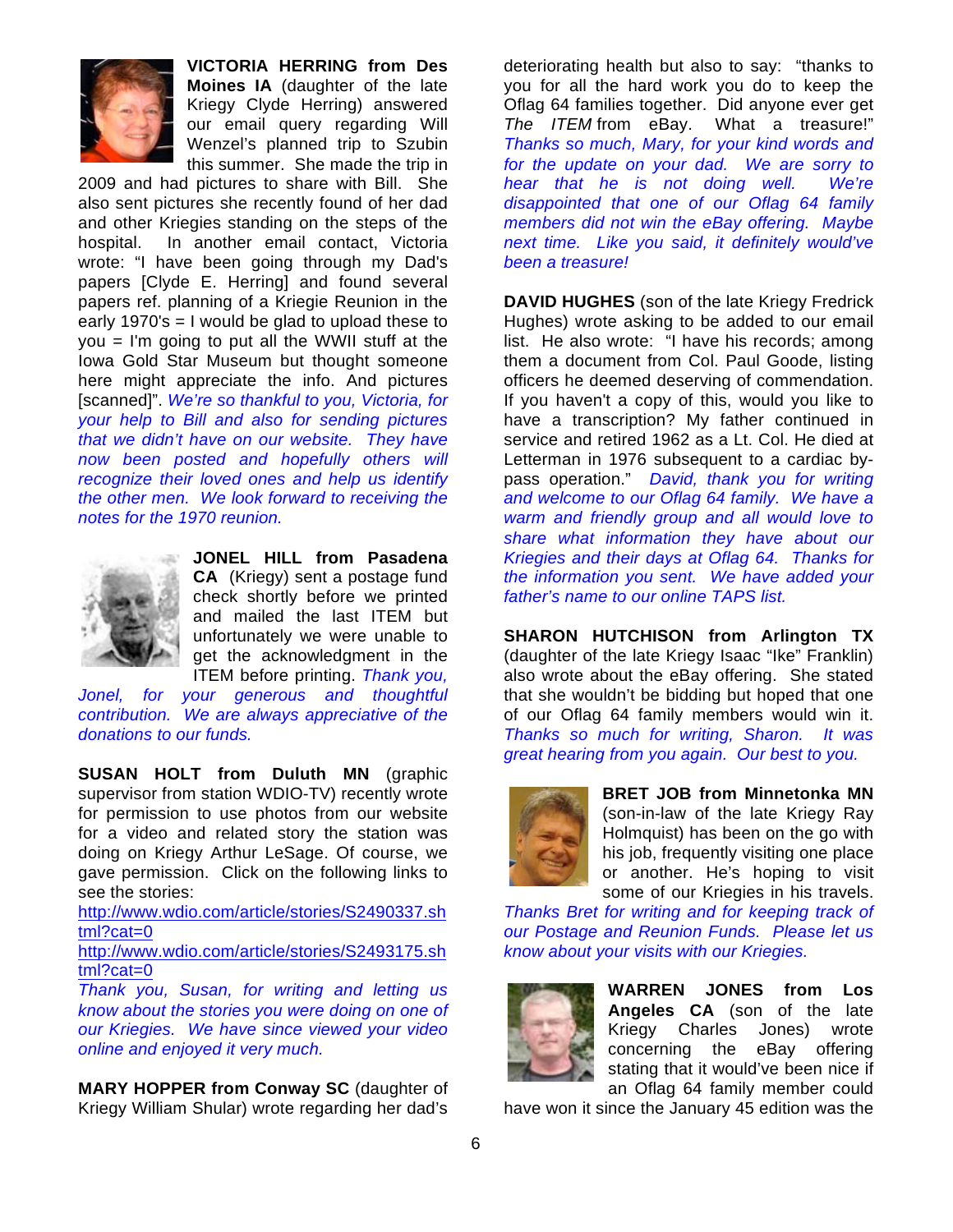very last one published while the Kriegies were in captivity. He also sent compliments on the website. *Thank you so much, Warren, for your kind words. Offerings like the 1945 ITEM are often "one of a kind" and we may not see anything like that again at least not for a while, but we'll be keeping our eyes open.* 

**WILLIAM F. JONES from Knoxville TN** (son of the late Kriegy William K. Jones) answered our email query regarding Bill Wenzel's planned trip to Szubin this summer. He recently made the trip and will be organizing photos and writing a report to share. He also wrote: "Did you know that the framed wooden double door visible in the background of so many of the Oflag 64 posed photos from WW2 (i.e. officers standing in rows on the steps and  $-$  as I understand  $-$  the photos were taken by the Red Cross) is the door to "The Hospital." That same building is still in use today as a private residence. In addition, this original door still exists today – although the steps and side columns have been replaced. I got to have my photo taken standing in front of that same door – where my father (and so many other tough, brave people) stood all those years ago. For me this small thing alone was worth the whole trip. Thanks so much for the great work you are doing. I appreciate the Oflag 64 Association now more than ever. *Thank you very much, Bill, for the information you shared with Bill Wenzel and for the information about the hospital doors. What a beautiful piece of history in itself. Thank you also for your kind words. It's a great pleasure to serve the Kriegies and their families in whatever ways we can.* 

**JAMES KLUG** (winner of the eBay offering) emailed to say: "I am the National Historian for the Military Order of the Purple Heart. I have just purchased a January 1945 issue of "THE OFLAG 64 ITEM". I see that there is one in your archives, which is good. Does your association have a historian? Also, are you planning a reunion for 2012 for those survivors of the OFLAG 64 camp? If so, where will it be held? How many members are in your organization? As a historian and Purple Heart recipient, I am very thankful for all your efforts." *Thank you, James, for contacting us and congratulations on winning the January 1945 ITEM. It was interesting to watch the auction progress to the end. We've noted on the eBay site that you have an interest in other WWII memorabilia as well.* 

#### *Thank you for your kind words. An email has been sent with answers to your questions.*

**REX KUMMER** (son of the late Kriegy Edgar H. Kummer) recently wrote to inform us of the passing of his dear father. See the TAPS section for his obituary. Rex wrote: "He was interred with military honors in Fulton, MO." In a subsequent email, he shared: "While we all grew up knowing he had been a POW, he didn't talk much about the experience until very late in life. It is only as I went through his papers and then saw the 1945 Oflag 64 photos on your website that his experience became more real for me." *Thank you, Rex, for letting us know about the passing of your dear father. It's difficult to hear that our great Kriegy patriots and heroes are passing. We know he will be greatly missed. Our thoughts and prayers are with you.* 

**ROBERT J. LAPLANDER from Waterford WI** (author of a new book *Against the Odds: The Complete Story of the Legendary "Wooden Horse" Escape And The Men Who Made It Happen)* has written that it is nearly ready for print and will be available soon. *Thanks, Robert, for letting us know about the availability of your book. I'm sure it will be of great interest to all who read it. We definitely hope your health continues to improve after your stroke.*



**EUGENE LIGGETT from Vancouver WA** (Kriegy) sent a copy of his Christmas letter to his family in 1944. It is included in the Kriegy Information section of this newsletter. *Thank you very much,* 

*Gene, for sharing a copy of your letter to us. Everything seems so much more real when we can see with our own eyes bits and pieces of POW life during WWII.* 

**MARGARET BATTE MOORE from Sanford NC** (daughter of Kriegy Ed Batte) wrote that her dad's mailing address has changed even though he has not moved. She said it would change again to a regular street address some time this summer. All his important mail should be sent to him at her address. Please contact Elodie for his current address. *Margaret, thank you so much for the updated address information on your dad. We will mail future ITEMs to him at your mailing address until otherwise notified.*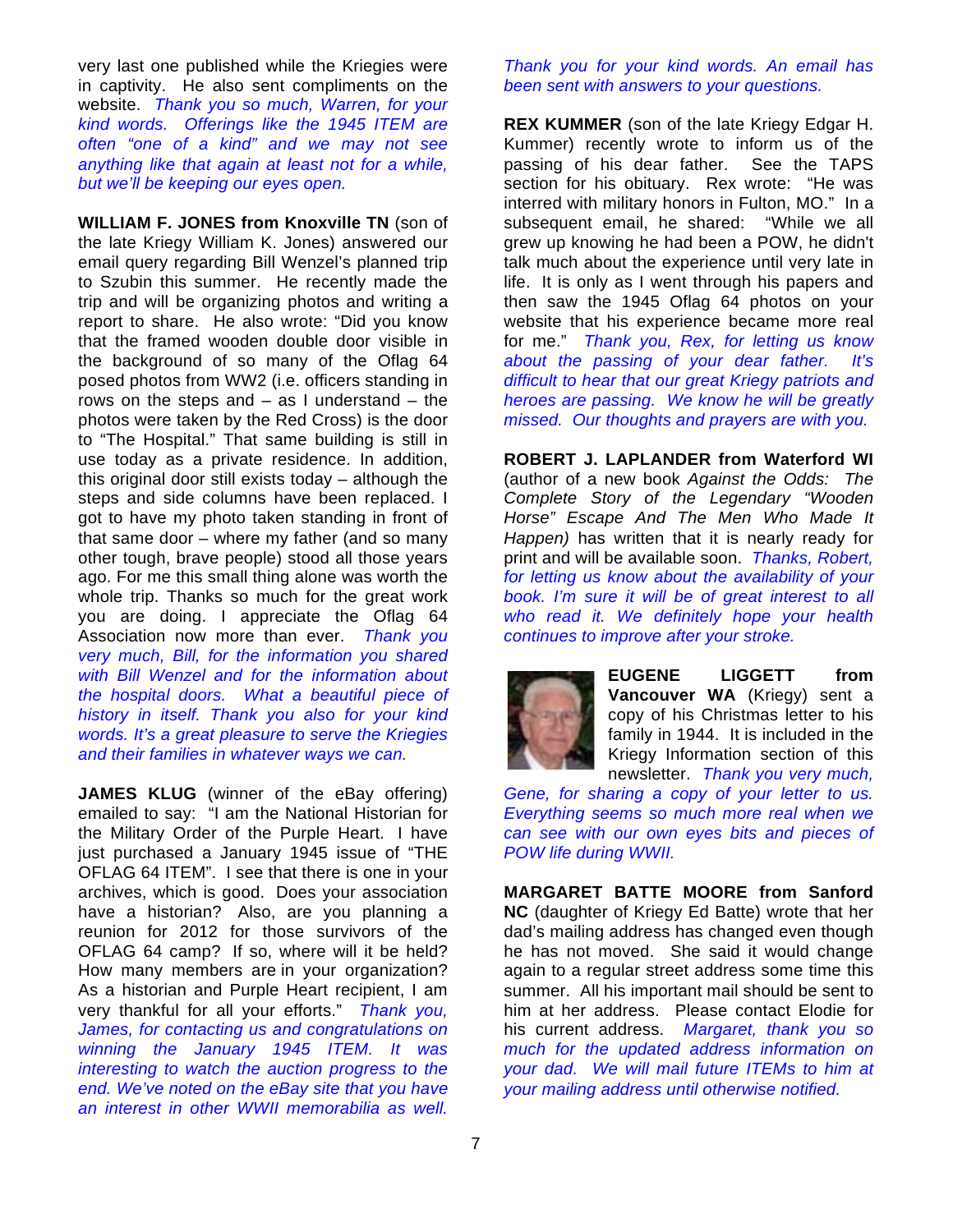

**ROBERT O'NEILL from Prescott AZ** (Kriegy) recently wrote to tell us of the passing of one of our dear Kriegies, Robert Rivers. See the TAPS section of this ITEM for Robert Rivers' obituary. *Thank you* 

*very much, Bob, for sending the news of Robert's death. It's hard to hear such news. We send our thoughts and to his family.* 

**RICK PACKARD from Clermont FL** (son-in-law of the late Kriegy Charles Rex Allison) recently wrote that his father-in-law passed away in 1982. He also asked to be added to our email list. *Thanks, Rick, for writing and welcome to our Oflag 64 family. Please contact us anytime if there is information you're still looking for. Our group is so willing to share. We also appreciate receiving the death date of Rex Allison and have added him to our online TAPS list.* 

**RENEE PASSAL from Duluth MN** (reporter from WDIO-TV) shared the video and story she did on one of our own Kriegies, Arthur LeSage. The link to her story entitled Medals and Memories aired February 9 of this year. (Please see the Mail Call entry for Susan Holt for the links to Arthur's story.) Renee also helped us contact Mr. LeSage as we had lost contact with him over the years. *Thank you, Renee, for contacting us and also for sending a copy of the video and related stories of Mr. LeSage. What a wonderful tribute! We also appreciate being able to contact him now.* 

**JOHN PAULL from Ridgecrest CA** (nephew of the late Kriegy Julius Paull) wrote regarding the e-Bay offering of the ITEM. As soon as he placed his bid, he was immediately out-bid. He subsequently bid \$100 and was again under, so he quit bidding, it became too pricy. *Thanks for writing, John. We're sorry one of our Oflag 64 family members didn't win the ITEM. The winning bid was \$202.50 and was won within the last few seconds of the auction's end time.* 

**ALBERT PIERCE SR. from Beaumont TX** recently wrote to say: "I was my grandfathers listener, up until the Lord took him home, when I was seven. I'm 32 now served 10 years as an Infantry soldier for the Army. I remember his stories of his capture and escape and for years I've tried finding something with no avail. So tonight while researching Audie Murphy, I found

possible traces of them being in close proximity in theater. As I dug deeper it brought me to this sight and low and behold I found pictures of him here, thank you so much, you don't realize how much one glimpse of his existence in sight brings back the memory of him for me, cant wait to show my mother." He also asked to be added to our email list. *Thank you, Albert, for contacting us and welcome to our Oflag 64 family. Feel free to contact us any time regarding information about your grandfather. Please also let us know which Kriegy he is and we would be glad to add him to our online TAPS list.* 

**CHARLOTTE PRICE from Naples FL** (fiancé of the late Kriegy Bill Cory) wrote with contact information for Bill's son, Neal. She expressed how much she misses Bill and shared an amusing experience Bill had with her late husband Charlie Price during the war. *Toddy, thank you so much for writing and for sharing information about Bill with us. We know how difficult it is to lose a loved one. Our thoughts and prayers are with you.* 



**GAIL RAHAL from Oakville CT**  (widow of the late Kriegy Nick Rahal) recently sent a donation to the Postage Fund along with a nice letter and photographs of Nick during his military years, one

before capture and then his POW ID card. She believes she has identified Nick in one of our website photos. Gail mentioned that she's has some health issues recently and hasn't been able to attend the last couple of reunions but hopes to be able to attend our reunion this year. *Gail, thank you very much for your thoughtful and generous donation to our Postage Fund. Thank you as well for the photos of Nick. We agree that the person you have identified is Nick. We will update the photo on our site to include his name along with others. We hope your health continues to improve and that we'll see you again at a future reunion.* 

**FRANCIS ROBICHAUD from Jupiter FL**  (nephew of the late Kriegy Rodney Cloutman) wrote saying that he intended to bid on the eBay offering. He hoped to be able to give the ITEM to his cousin because her father survived the death march to later get captured in Korea and survive another death march and then die at the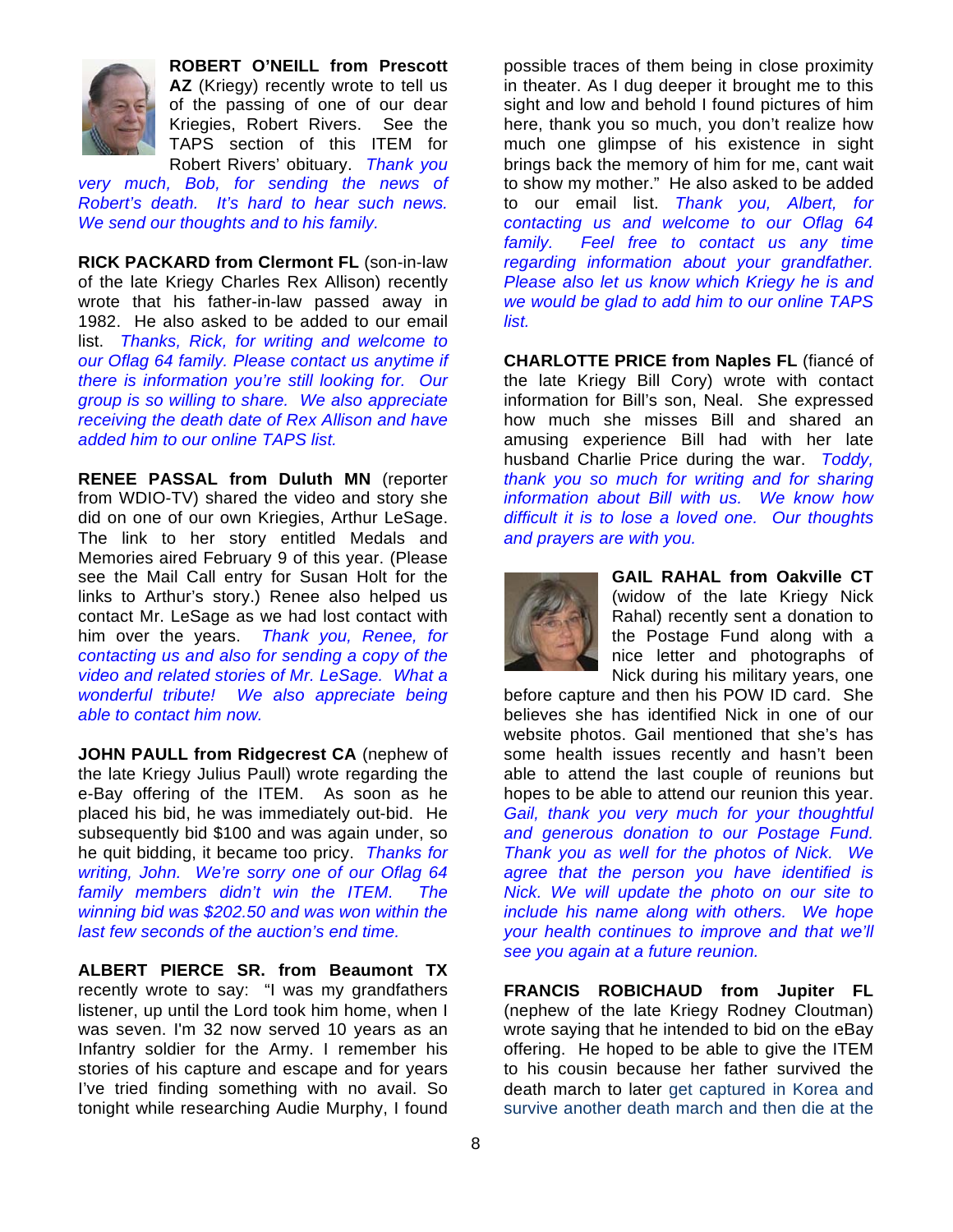hands of the Chinese. *Thank you very much for writing, Francis. It would have been great to be able to give such a gift to your cousin. We hope there will be other opportunities in the future to obtain Oflag 64 memorabilia.* 



**WILBUR SHARPE from Ashburn VA** (Kriegy) asked to be put in contact with members of Russell Ford's family regarding Oflag 64 experiences he and Russ shared.

Contact has been made and we're eager to hear what transpired. *Thank you so much, Wilbur, for contacting us. You are always so willing to share information and many have benefitted from your contacts with them. What a wonderful service to them!* 



**TIFFANY SKIDMORE from St. Paul MN** (granddaughter of Kriegy Herm Littman) has volunteered to host an Oflag 64 Reunion in Minneapolis this year. She is

gathering information and if things can come together as needed, she will host an August reunion due to her educational program interfering at a later date. *Tiffany, thank you very much for volunteering to host our next reunion. We're eager to see the final tally from the survey on whether or not folks will be able to attend.* 

**JANET SMITH** (daughter of the late Kriegy Robert Smith) recently contacted us and asked to be added to our email list. She also informed us of her father's death date. *Thank you, Janet, for writing and welcome to our Oflag 64 family. All are so warm and friendly and willing to share information they have about the Kriegies of Oflag 64. We appreciate receiving the death date of your father. His name has been added to our online TAPS list.* 

**MICHAEL SMITH from Boulevard CA** (son of the late Kriegy Leland Smith) recently contacted us and asked to be added to our email list. He also sent his father's death date and a little bit of information about him. He wrote: "My father 1st Lt L.V. Smith died Dec. 1948. Never had the chance to get to know him, but I know that he had gone through hell at the expense of the 2nd world war." *Thank you very much, Michael for writing and welcome to our Oflag 64 family. We have a wonderful group of Kriegies and families.* 

*We appreciate the information about your father and have added his name to our TAPS list online.* 

**FRANCIS SOULIE-DE-MORANT from France**  (friend of Oflag 64) emailed not long ago that his father survived 3 Oflags including Oflag IVC (Colditz) and eventually returned home in 1945. He stated: "May I suggest that, with the dwindling population of former war prisoners, you could enlarge the members of the Oflag family to other Oflags and other nations than the US? Colditz held officers of Britain, Poland, the Netherlands, and France. I still keep all the letters my father sent to my mother. They recall those painful years of separation, when starving, dirty and idle men only thought of evasion." *Thank you very much, Francis, for writing and for your suggestion. This would be a great project. Hopefully, this will be an option for someone else who can make such a project happen.* 

**LESLIE LEVY SULLAM from Frederick MD**  (daughter of the late Kriegy Sol Levy) wrote regarding the eBay offering of the January 1945 ITEM. She expressed hopes that a member of our Oflag 64 family would win it. *Thank you, Leslie for writing. Thank you also for your suggestions about trying to secure the ITEM.* 

**JENNIFER VAN HAAFTEN** (granddaughter of the late Kriegy Laurence B. Higgins) wrote asking: "I am curious if any of the Kriegies alive would remember Lt. Laurence B. Higgins and what he was like. This is very late in the game, I know the gentlemen are very old. He is my grandfather, and I'd like to hear other people's reminiscences about him." If anyone has information, you can contact me (Elodie) and I will connect you with Jennifer. *Thank you, Jennifer, for contacting us. We have sent an email query out to our group and hear that you have received several responses. We hope you will receive many others as time goes by.* 



**PAT WATERS from Mt. Pleasant SC** (son of the late Kriegy John K. Waters) sent photos of his grandsons along with an essay written by his grandson Tillson Galloway. See the Kriegy

information section of this ITEM for the essay. Pat also sent a contribution to the Postage Fund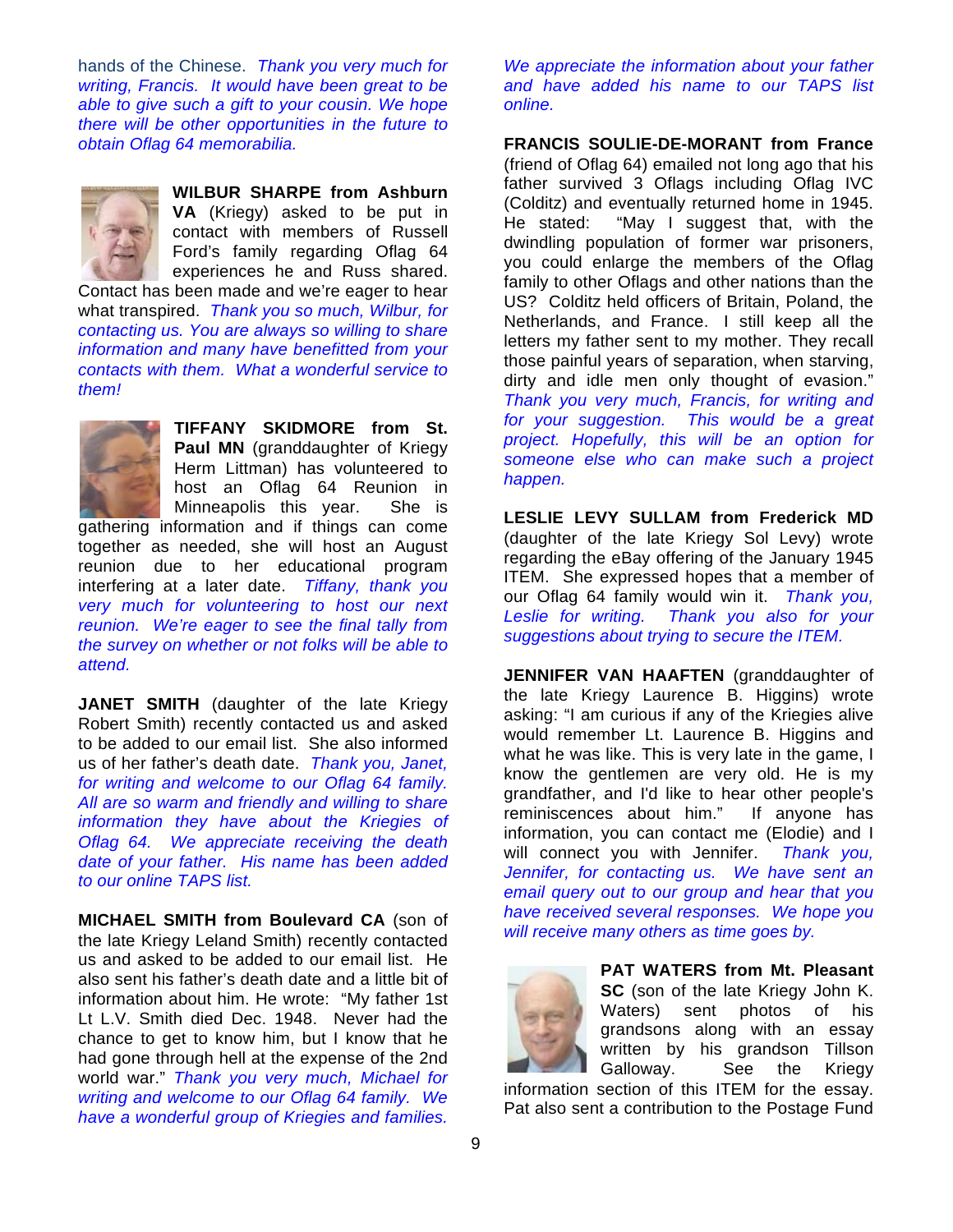and compliments for the work that is being done on behalf of the Kriegies and their families. *First of all, thank you very much, Pat, for your very generous and thoughtful contribution to the Postage Fund. So much appreciated. And thank you also for your kind words and for the essay and photos. Tillson did a wonderful job expressing himself in his essay, a born writer I would sayjust like his dad.* 



**PJ WILCOX from NY** (author working with Kriegy James Forsyth on a book) writes periodically with WWII information. All is very interesting and thought provoking. *Thank you, PJ, for writing and* 

*sharing the new information that comes your way. Looking forward to continued communications.*



**WILLIAM WENZEL from Prairie du Sac WI**  (a fairly new member of our Oflag 64 family) wrote to ask about Szubin. His German roots are there. He is

planning a trip with his daughter this summer if possible and would like to know if others are also planning a trip to Szubin. He can be contacted through me, Elodie, if you would like to do so. He also wrote: "I am so thankful that you helped me out. I've had a lot of responses, including from Victoria Herring, a most excellent photographer. Photos are a powerful medium, especially of one's ancestral home. My family has been looking at a lot of those buildings since the 1820s. My great great grandfather and namesake was the King's Forester in Schubin in the 1860's. I have only one civil record of his existence, from the LDS films. They are all lost, and I am really just trying to fill that loss somehow. I know that the Polish people and the Germans have had their issues through the years, but there have been happy times, and I wish that we'd never see unhappy ones ever again. I still hope that someone will take a short trip and photo the family homes for Lexy and me." *Thank you very much, Bill, for contacting us. We are very hopeful that you will be able to make the trip this summer. Keep us posted.*

**MARIUSZ WINIECKI from Szubin Poland** (friend of Oflag 64 and researcher) has been

working on a huge historical project for the museum in Szubin. He has contacted several of our living Kriegies who shared experiences, one way or the other, with the Little Theater at Oflag 64. He hopes to have his project done fairly soon and will share what he can with us when it's completed. At this point, we have an essay but it's entirely in Polish and we have as yet been unable to translate it using traditional translation software. When we are able to make the translation, and with Mariusz's permission, we will include it on our website. *Thank you, Mariusz, for your hard work on this project and for sharing it with us. Two parts of the world are connected at once by your great project!* 

**GEORGE WILLIAMS from Pueblo CO**  (affiliated with the Pueblo County Historical Society) wrote asking permission to use some of our website photos in their next monthly publication featuring one of our own Kriegies, the late William Korber. He stated: "One of our founders-John Korber has authorized us to print information from the diary his brother, William Korber, kept while he was a prisoner at Oflag 64. We would like to include several photographs of the POW camp and the one of him with the cast of the "Brother Orchid" Little Theater production." Permission was granted and the publication "Pueblo Lore" we have received a copy. *Thank you very much, George, for including us in your recently mailing. William Korber's story with photos included was nicely done.* 

**NANCY THOMPSON WYATT from The Woodlands TX** (daughter of Kriegy Bob Thompson) wrote to say: "Here is an update about Robert T. Thompson: He and his wife, Gladys, have temporarily moved to The Woodlands TX, to be near two of their children, Nancy and Robert. They are living in an assisted living facility. The kids think it is wonderful, but he prefers Oklahoma! They are in fairly good health, but needed some extra help with daily activities. He turned 90 years old last November! He has attended a 36th division luncheon and plans to attend more. The meetings are in Houston. His cell phone # is 918-894-7639. Email: rthompson90@att.net

*Thank you very much, Nancy, for updating us. We are happy to hear that your folks are doing well. We can certainly understand how much they miss their home of many years in Oklahoma. Our best to you all.*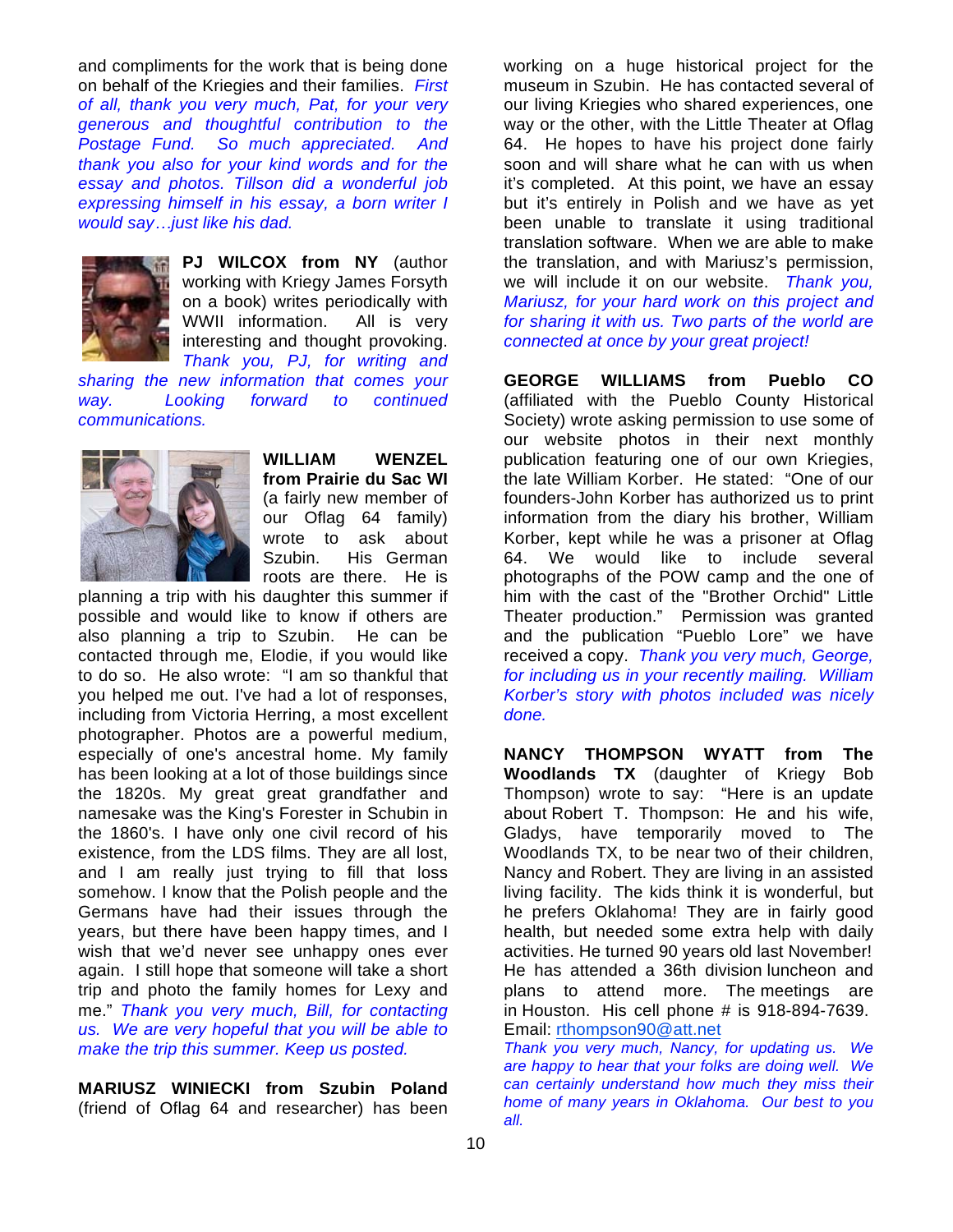## **KRIEGY NEWS AND INFORMATION**

## Oflag 64

 Valentine's Day, 1943, Lt. Colonel John Waters was told that the German Army would not attack at Kasserine Pass in North Africa. He and his men would soon find out that this was not true.

"There is someone coming!" said one of the soldiers.

They all thought that the people walking were Americans, but the people walking were not on their side, they were actually Germans. The group was captured by the Germans, and began a two-month journey, covering over 400 miles, to Oflag 64, a prisoner of war camp in Poland. For the next two years, my great grandfather, John Waters, would be a German POW. A POW is a Prisoner of War.

 Oflag 64 was the only prisoner of war camp for American ground force officers. It was unlike any other camp. It was not as harsh as most POW camps. The prisoners were serviced by the Red Cross. They would receive food, mail, cigarettes, and sometimes even Hershey bars. They set up their own radio, newspaper, and sports teams. At Christmas, they had celebrations. They all made the best of a terrible situation. John Waters kept a daily log of everything he did and wrote letters to his wife and two young sons.

 Oflag 64 only had a few hundred POWs until the invasion at Normandy in June1944. The number of POWs grew to about 1500 men by the end of 1944.

 On January 22, 1945, the Americans were told to pack their things and get ready to march on foot to an unknown location. John Waters and many other soldiers used their bed boards to make sleds to carry their things in the below freezing temperatures.

 On the first night of the march, many Americans escaped. The others continued for what must have felt like years, marching through blizzard conditions. At night they rested in barns. John Waters said that he could have escaped, but he knew that he needed to stay with his men. In early March, after three months of walking, they finally arrived in Hammelburg, Germany. By then they had walked over 3000 kilometers.

 Hammelburg camp had thousands of POWs, including men from other countries. It was not run well by the Americans, until Waters and his superiors changed that.

 On March 27, 1945, General George Patton, my great great grandfather, sent 300 of his best troops to go and liberate the camp. When they were 60 miles into enemy territory, the courageous men arrived at Hammelburg.

 Waters came out of the camp to tell the liberators that the Germans were surrendering, and a German soldier shot him. Luckily, he was quickly rushed to a hospital where a Serbian POW doctor removed the bullet, which saved his life.

 The following morning, most of the POWs and Patton's force were ready to return to the American lines. But that morning, the Germans launched a massive attack. The Americans were either killed, or wounded and recaptured. The following week, the prison camp was finally liberated.

 John Waters was transported by airplane to a hospital in Heidelberg where he recovered from the bullet. He then spent a few days at Walter Reid Hospital in Washington.

 He stayed in the army his entire career. He also attended the Oflag 64 reunion each year to be with the men he was captured with.

He retired in 1968 as a four star general, commander in chief of the US Army Pacific.

 I never met him, but my grandfather said that he did not talk very much about his POW experience. A few years ago, my dad did a documentary on the camp. One quote from the documentary was when my dad told a man from POW who lives in Rhode Island that he was a hero, he responded by saying "I'm a survivor. The heroes are buried over there." To me, the survivors are heroes too.

#### THE END



Tillson Galloway, grandson of Pat Waters

Sent to Pat for Christmas in honor of Tillson's great-grandfather John K. Waters and the men of Oflag 64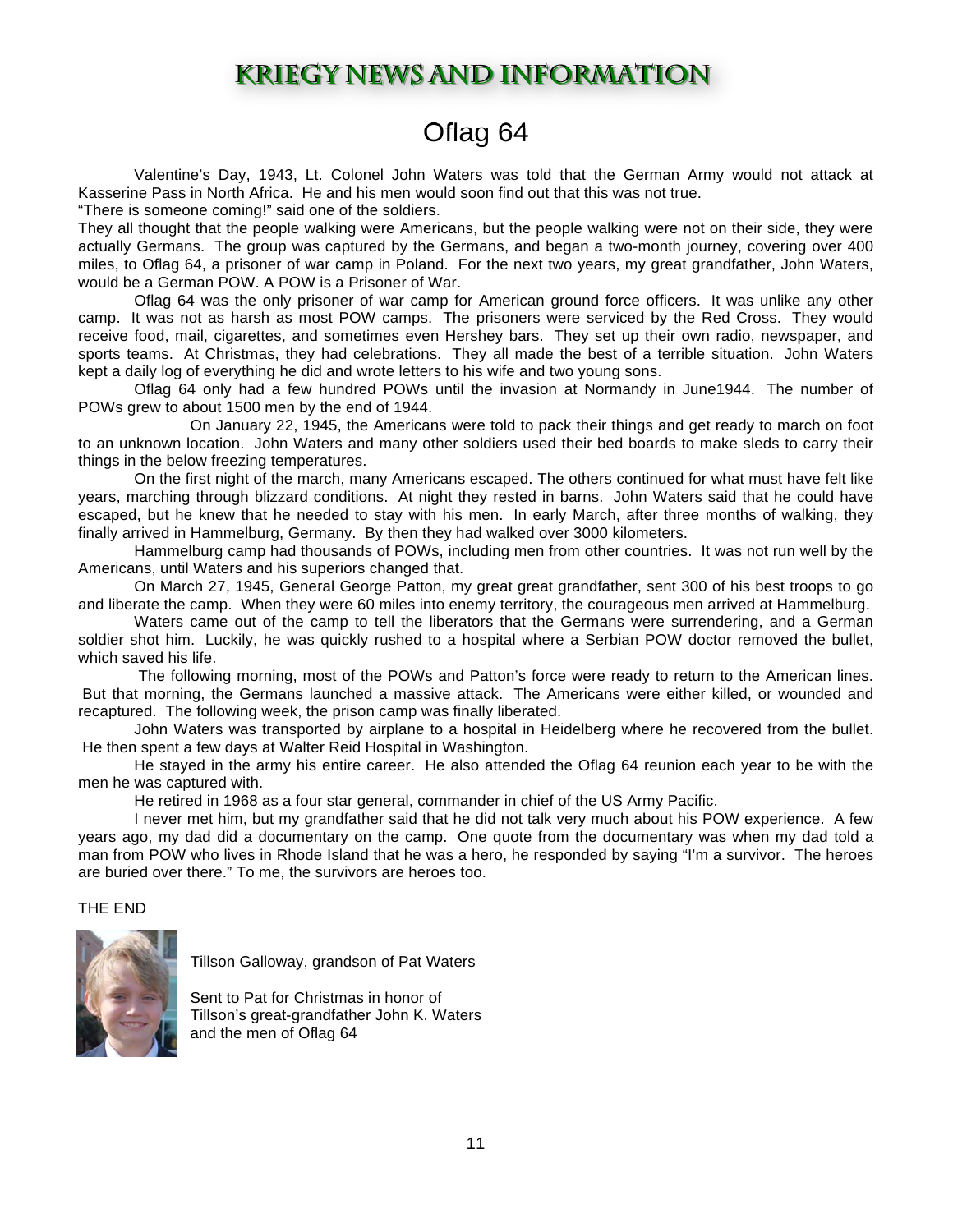## Medals and Memories

by Renee Passal, posted 2/9/2012 Printed with permission from Station WDIO, Duluth MN

Story and Video available online at: http://www.wdio.com/article/stories/S2490337.shtml?cat=0



Art LeSage was a 16-year-old farm boy from Morris, Minnesota, who decided to join the Minnesota National Guard. It was 1938, and he told us it was because there was a little money in it. So he enlisted, and through training, became a paratrooper and a second lieutenant. Then WWII hit. He was eventually assigned to the 82nd Airborne, and shipped overseas. His first mission was jumping into Sicily.

"We didn't know what was going on. Hadn't been in combat in our life. Our plane was being hit. We were lucky. There was 27 or 29 planes knocked down by our own navy." he remembers.

He made it, and the troops advanced through Sicily. Then he went in on landing crafts in Anzio, which is up in Italy. It was there, in January of 1944, he was wounded and captured. He said he was taken to a prisoner of war camp in Germany first, then to a different one in Poland. It was for officers.

"They treated us OK. They didn't torture us. But there was never enough food. I lost 30 pounds or so. And it was cold. There was no heat in the buildings. Many men froze their feet," he said.

He figured they would have really starved if they didn't get the Red Cross parcels. "I'd trade out the cigarettes for a candy bar," he said with a smile.

The camp was called Oflag 64, and held about 1400 men. A year after he was sent there, the Germans decided to march the prisoners out.

"We figured it was because the Russians were advancing," he said. So the group was marched out. They stayed the first night in a farming community in Poland. They were to sleep outside. That's when LeSage teamed up with a buddy, named Lt. Goman. "We both said, we gotta get out of here. So in the middle of the night, we snuck out," he said.



They stayed with a Polish family, who he recalled was wonderful. Then, a few days later, they heard Russians were marching up the road. He and Lt. Goman went out to meet them, figuring they were allies. But they did not get a warm welcome.

"Their guns were drawn, and we tried to explain we were Americans. I saw a Studebaker truck, and started yelling, Studebaker! American! Roosevelt!" LeSage remembered.

Finally, comprehension dawns, and everyone calmed down. The Russians took them to Warsaw, where they saw the total destruction of the city. Again, they stayed with Polish families. It was still several months later before he was able to make it back home in Minnesota, in April of 1945. He's very proud of his military background, and is involved in various groups like the VFW.

LeSage said he was still having problems with his feet, from when they were so cold in Poland, and was getting help from a veteran's service officer in Alexandria. It came up that LeSage never got his medals. The officer said he wanted to make it right. So with help from the army, LeSage finally received his medals late last year.

"It really brought back memories. I've been able to share more with my kids now, than I ever had before," he said.

LeSage now lives in Duluth, to be closer to his daughter.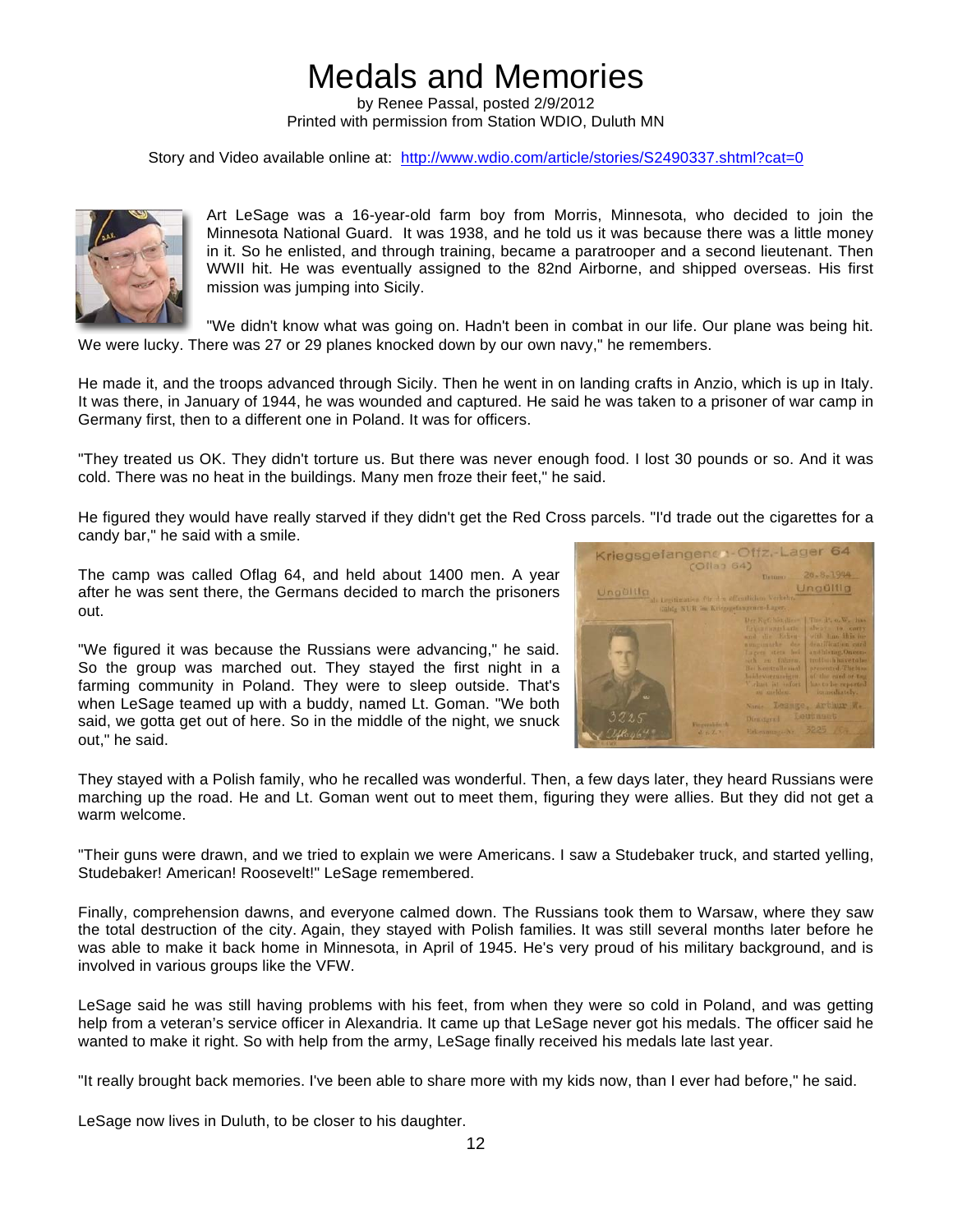The army is honoring his service with a medals ceremony on Saturday, at the armory on Airpark Boulevard. The event will be at 2pm.

## 'Arthur LeSage Day' Declared in Duluth

by Paige Calhoun, posted 2/11/2012 Printed with permission from Station WDIO, Duluth MN

Story available online at: http://www.wdio.com/article/stories/S2493175.shtml?cat=0



"It got me a little bit weak in the knees," A beaming 89-year-old Arthur LeSage finally got the recognition he deserved, Saturday. Duluth Mayor Don Ness declared Feb. 11th in his name, something LeSage never expected.

"No way, no I never thought. It was really fantastic," LeSage said.

The humbled vet also received seven medals: the Purple Heart, the Prisoner of War Medal, the American Campaign Medal, the European African Middle Eastern Campaign Medal, the World War II

Victory Medal, the Parachuters Badge, and the Honorable Service Lapel Pin.

All presented by Brigadier General Ostapenko, for LeSage's duty, courage, and selfless service more than 65 years ago, "What a story, what an example, what a great American," Ostapenko said.

LeSage served as a paratrooper and a Lieutenant during World War II. He was wounded and captured in 1944 and sent to the Oflag 64 prison camp. He managed to escape and eventually made his way back home in 1945.

These are old memories for LeSage that the ceremony brings top-of-mind, "It's taking me back a little, you know."

LeSage's family came from all over for the ceremony. His son Richard said his father's story is one that wasn't often told, "We've been with dad a long time. For 55 years he never said a word. We knew he was a prisoner of war but he never ever talked about it."

The presentation of medals helped get that conversation going, and gave the family a better insight into the root of LeSage's warm personality.



"I think because of his experiences, he has a zest for life that very few people have. To him laughter is the key to life," Richard said.

Which is easy to see. General Ostapenko said he would like to take down LeSage's stories to help preserve them in history. LeSage responded jokingly, "I'll tell him a few things. I'm not going to tell him everything. I mean, I'll try."

But he's not holding back when it comes to his gratitude, "They've done a wonderful job here on this and I really didn't expect to see this many people out and get as much recognition as I did. Thank you very much," LeSage said.

General Ostapenko said if he does get the chance to take down LeSage's stories, he plans to give them to the Minnesota Historical Society, so they'll be around for many generations to come.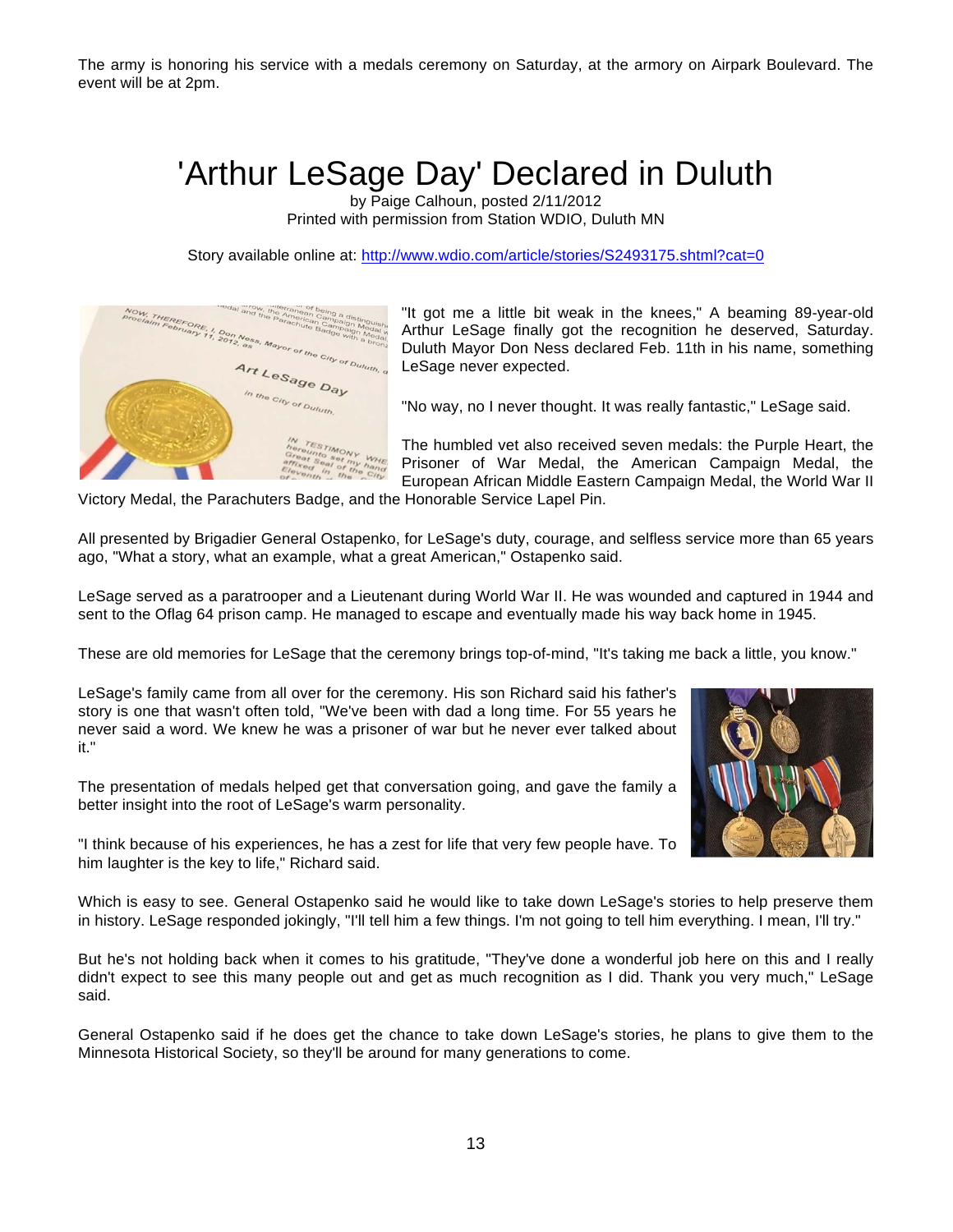25 DECEMBER 1944 DEAR FOLKS, I AM HAVING A VERY ENSOYABLE CHRISTANAS THIS. YEAR IN SPITE OF WHERE I AM. WE GOT OUR RED CROSS CHRISTIAS PARCELS WHICH TACLUDED RLUMPUDDING, TURKEY CANDY, LUTS, GUN, GAUES, PIPE AND TODACCO, CIGARETTES, HONEY, ONTES BUTTER BELT AN FULL FOR THE FIRST TIME IN MONTHS AS WE SAVED UP TO HAVE A BIG FEED TODAY - WHAT A GORGEOUS FEEL-ING! BEING HERE GIVES A PERSON THE ENVIRONMENT AND TIME TO LOOK BACK AND THINK MORE WHAT A REAL CHRISTMAS SHOULD BE AND WHAT IT MEANS, WE MAY BE BETTER FOR THE EXPERIENCE HERE SO WE ARE HAVING SOME VERY GOOD CHRISTMAS SERVICES. IT HAS BEEN TERRIBLY COLD LATELY BUT WARMED UP LAST MICHI AND IS SPONING SONE TODAY. NATURALLY I CAN'T HELP THINKING ALL THE CHRISTAIRIES SPENT AT HOUS AND WONDERING HOW YOU ARE SPENDING THIS ONE, I HAPE FREDA OCT HOUS TO BE WITH YOU. AND THAT NEXT YEAR WE CAN ALL BE THERE. I THOUGHT PERMANS BY THIS TIME & WOULD HAVE RECEIVED SOME MAIL BUT IT'S THE SAUE AS EVERYTHING ELSEF ILL EXPECT IT WHEN I GET IT. THAT'S OUR SENTIMENTS ON EVERYTHING, IVE QUIT WISHING WONDERING, AND WORRYING AS IT DOES ABSOLUTELY NO GOOD SO THERE'S NO REASON FOR YOU TO AT ALL- AT LEAST ABOUT ME. MY THOUGHTS ARE WITH YOU ALL AND GIVE MY REST. LOVE BENE RECARDE TA ALL.

#### CONTACT INFORMATION UPDATES NEEDED

If you are on our email list but haven't been receiving our email queries or notices, please make sure we have your updated contact information.

If you know of someone without email who is no longer receiving the ITEM by U.S. Mail, please let me know.

You can contact me (Elodie) by email at elodie@oflag64.us or by using the contact information on the front page of this ITEM. We appreciate your help.

#### **Christmas Letter Submitted by Eugene Liggett,** dated 25 December 1944, and reads:

#### Dear Folks,

I am having a very enjoyable Christmas this year in spite of where I am. We got our Red Cross Christmas parcels, which included plum pudding, turkey, candy, nuts, gum, games, pipe and tobacco, cigarettes, honey, dates, butter, etc. I am full for the first time in months as we saved up to have a big feed today – what a gorgeous feeling! Being here gives a person the environment and time to look back and think more about a real Christmas should be and what it means. We may be better for the experience after we get back. We have a whole bunch of Chaplains here so we are having some very good Christmas services. It has been terribly cold lately but warmed up last night and is snowing some today. Naturally I can't help thinking of all the Christmases spent at home and wondering how you are spending this one. I hope Freda got home to be with you and that next year we can all be there. I thought perhaps by this time I would have received some mail but it's the same as everything else. I'll expect it when I get it. That's our sentiments on everything. I've quit wishing, wondering, and worrying as it does absolutely no good so there is no reason for you to at all – at least about me. My thoughts are with you all and give my best regards to all.

Love, Gene

### Postage Fund Donors

THANKS to all who have generously donated to the postage fund. Without such thoughtful contributions, mailing the ITEM and other materials or information would not be possible.

#### **John Albree Jonel Hill (4th Qtr. 2011) Gail Rahal G. Pat Waters**

If you would like to contribute, please make your check payable to Oflag 64 Postage Fund and mail your donation to:

**Bret Job** or **Elodie Caldwell** 4240 Trail Ridge Ln 2731 Terry Ave Minnetonka MN Longview WA 55345-2554 98632-4437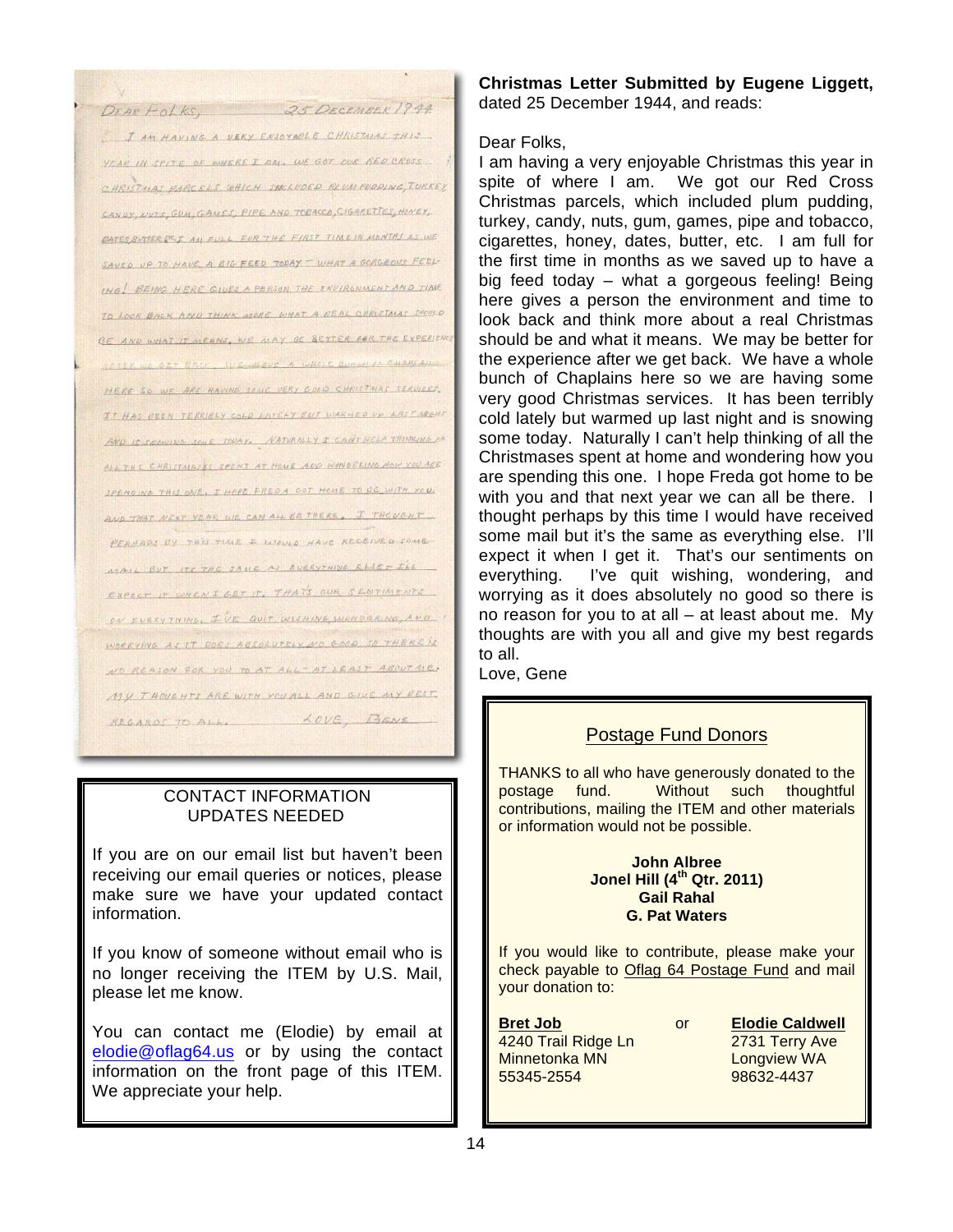# **IItteemmccoommmmeennttss**

**Let us know how we are doing. Constructive comments and criticisms are welcomed and appreciated. Here are some nice comments from some nice folks.** 

**THANK YOU!** 

Thank you for the work you put into producing the Post Oflag 64 ITEM. I really enjoy reading it. *~ Wilbur Sharpe, VA* 

Your email reminded me to write and just say thank you for the absolutely wonderful job you do keeping the Item and email communications going! Your efforts on behalf of all the great Kriegies and us family members is most appreciated *~ David Glendinning* 

# **OOffllaagg6644wweebb ccoonnnneeccttiioonn**

I am just great full that I found your website and my Dads picture. It still amazes me. My Dad would have loved your website. *~ David R. Anderson, Albuquerque NM*

My father was at Oflag 64. I have found two mentions of him on your fine website. *~ David Hughes* 

You do a great job of coordinating this website. I know it takes a lot of management and commitment of time. All your efforts are much appreciated. *~ Warren Jones, Los Angeles CA*.

While we all grew up knowing he (Edgar H. Kummer) had been a POW, he didn't talk much about the experience until very late in life. It is only as I went through his papers and then saw the 1945 Oflag 64 photos on your website that his experience became more real for me." *~ Rex Kummer* 

New Visitors to our Oflag 64 Web Site Christopher Cardoni – friend of Oflag 64 Iden Ford – son of the late Kriegy Russell M. Ford Catherine Ghylin – Living History Museum (on wheels near Port Orchard WA) David Hughes – son of the late Kriegy Fredrick K. Hughes Rex Kummer – son of the late Kriegy Edgar H. Kummer Rick Packard – so-in-law of the late Kriegy C. Rex Allison Renee Passal – video reporter for WDIO TV in Duluth MN (story on Kriegy Arthur LeSage) Albert W. Pierce Sr. – grandson of one of our late Kriegies Janet Smith – daughter of the late Kriegy Robert L. Smith Michael Seth Smith – son of the late Kriegy Leland V. Smith Jennifer Van Haaften – granddaughter of the late Kriegy Laurence B. Higgins George Williams – Pueblo County Historical Society

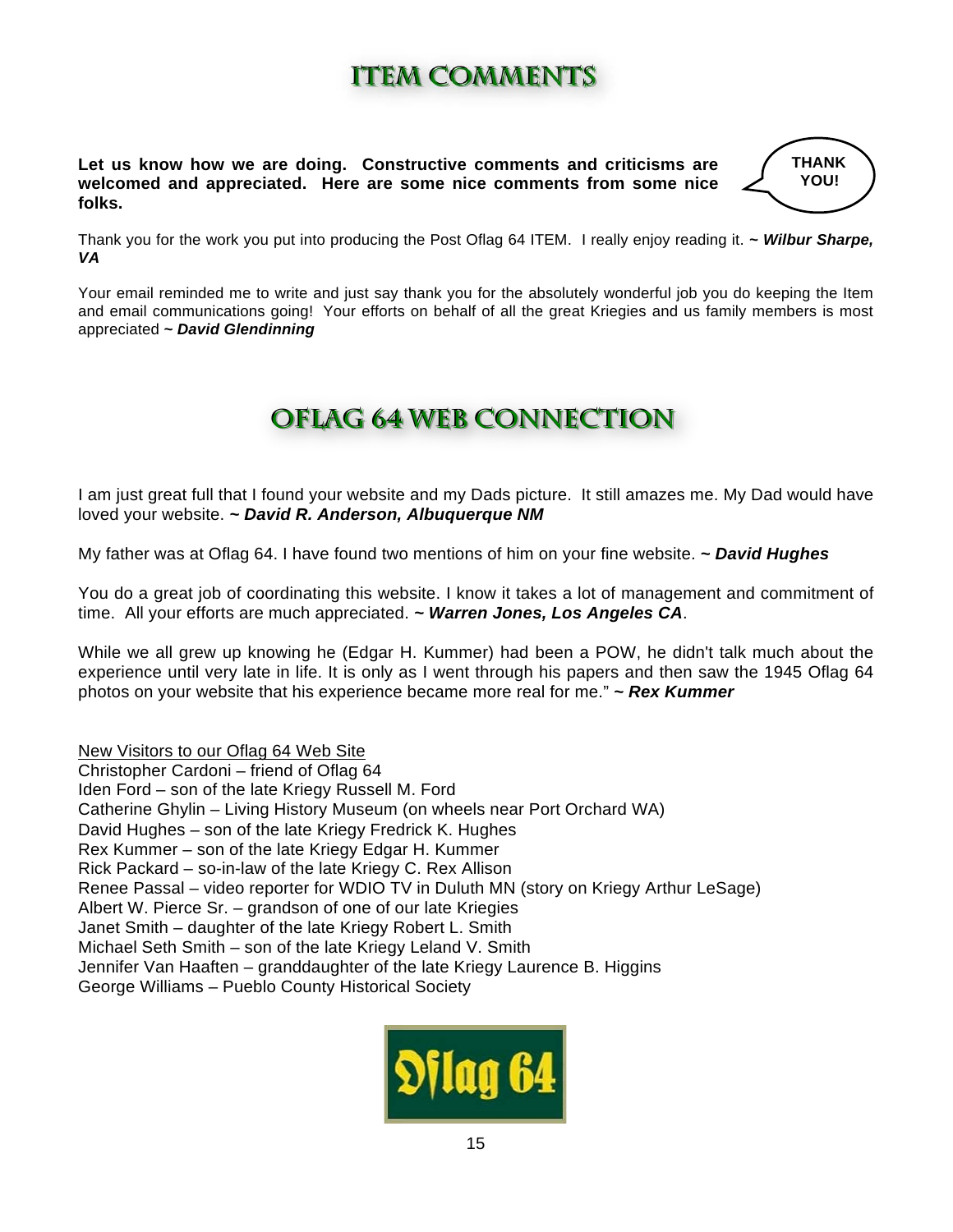# ppuudballiste ko

The following publications might be of interest to you. Many of them were written by our men. Your local library is a good place to check for availability. If you can't find what you're looking for there, write to the author or publisher or click on the links below. New and used copies are often available from online sites.

- **1. Americans Behind the Barbed Wire** by Frank Diggs, Story of Frank's trip across Russia in 1945. Publisher: Vandemere Press, P. O. Box 5243, Clearwater FL 22205 (New price is \$24.95/Hardcover) http://www.vandamere.com/diggs.htm or http://www.amazon.ca/Americans-Behind-Barbed-Wire-Inside/dp/0743474821
- **2. Diary of A Kriegie** by Ed Beattie. Diary of Ed Beattie, A UPI Correspondent captured near the Moselle River in Sept '44.Publisher: Thomas Y. Crowell Co., New York NY http://www.amazon.com/Diarykriegie-Edward-W-Beattie/dp/B0007E4AUA
- **3. Escape to Russia** by Howard "BOOMER" Holder. Story of Boomer Holder as he went across Russia in 1945. Publisher: Iberian Publishing Co., Athens GA http://www.amazon.com/Escape-Russia-Howard-Randolph-Holder/dp/B0006F7X72/ref=sr\_1\_1?ie=UTF8&s=books&qid=1226549191&sr=1-1
- **4. Home Was Never Like This**. Diary of Col Yardley. Publisher: Yardley Enterprises. Evergreen, CO. http://www.amazon.com/s/ref=nb\_ss\_b?url=search-alias%3Dstripbooks&fieldkeywords=HOME+WAS+never+like+this&x=0&y=0
- **5. Justifiable Pride** by William D. Stevens, Jamal Books, 2340 Devoe Drive, Lincoln NE 68506, 402-488- 6005 http://www.amazon.com/s/ref=nb\_ss\_b?url=search-alias%3Dstripbooks&fieldkeywords=Justifiable+Pride&x=13&y=17
- **6. Katyn Forest Video** (Beta or VHS). Ray Towers, Jr., 25105 Vista Greens Court, Hayward CA 94541, 415-582-4871
- **7. Kriegie** by Kenneth Simmons. Diary of an Air Force Pilot. Publisher: Thomas Nelson and Sons. New York NY. http://www.amazon.com/s/ref=nb\_ss\_b?url=search-alias%3Dstripbooks&fieldkeywords=Kriegie+by+Kenneth+Simmons&x=0&y=0
- **8. Kriegsgefangener 3074 (Prisoner of War)** by Clarence Ferguson. Publisher: Texan Press, Waco TX http://www.amazon.com/s/ref=nb\_ss\_b?url=search-alias%3Dstripbooks&fieldkeywords=Prisoner+of+War+by+Clarence+Ferguson&x=16&y=17 or occasionally available at: http://www.abebooks.com/servlet/SearchResults?an=Clarence+Ferguson&sts=t&tn=Kriegsgefangener  $&x=43&y=14$
- **9. OFLAG 64, 50th Anniversary Book**. Anniversary Committee. Publisher: Evanston Publishing Co., Evanston IL. http://www.amazon.com/Oflag-64-fiftieth-anniversarybook/dp/1879260239/ref=sr\_1\_1?ie=UTF8&qid=1226550698&sr=1-1
- **10. Passages to Freedom**, Joseph Frelinghuysen, 1990, Publisher: Sunflower University Press, 1531 Yuma (Box 1009), Manhattan KS 66502-4228, 800-258-1232 (\$17.95, includes S & H) http://www.amazon.com/Passages-Freedom-Story-Capture-Escape/dp/0897451317/ref=sr\_1\_1?ie=UTF8&s=books&qid=1226550856&sr=1-1
- **11. Oflag 64: A P.O.W. Odyssey**, DVD, Robert Galloway, Osprey HD, 192 E Bay St, Ste 300A, Charleston SC 29401-2701, (\$29.95 plus \$5 S&H - Please make checks payable to Robert Galloway, Osprey HD)
- **12. Raid! The Untold Story of Patton's Secret Mission** by Richard Baron, Major Abe Baum, and Richard Goldhurst (paperback) http://www.amazon.com/Raid-Untold-Pattons-Secret-Mission/dp/0440236096/ref=sr\_1\_1?ie=UTF8&s=books&qid=1254190748&sr=1-1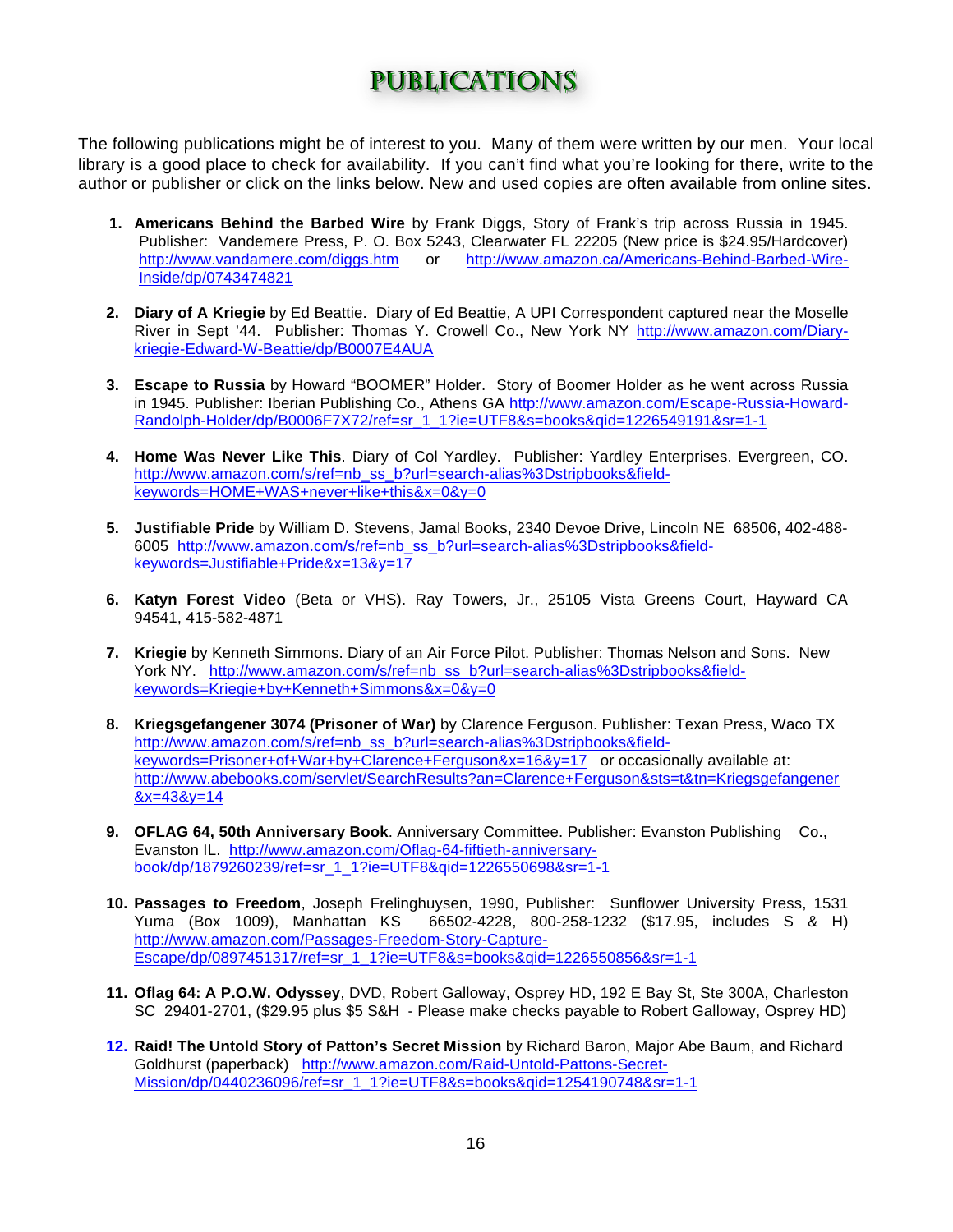- **13. A Ramble Through My War** by Charles T. Marshall, Publisher: Louisiana State University Press, 1999. (\$29.95) http://www.amazon.com/Ramble-Through-My-War-Anzio/dp/0807126365/ref=sr\_1\_1?ie=UTF8&s=books&qid=1226550977&sr=1-1
- **14. The Escape Factory** by Lloyd Shoemaker. Story of a secret organization in Wash DC that maintained contact with all POWs in WWII. St Martins Press. New York NY (A few are available on Amazon.com) http://www.amazon.com/Escape-Factory-Story-Mis-X/dp/0312925727/ref=sr\_1\_1?ie=UTF8&s=books&qid=1226551149&sr=1-1
- **15. The Road To War** by Steven Burgauer. Based on the diary and notes of Captain William C. Frodsham, Jr.; a riveting first-person account of duty and drill, courage and capture. (Available on Amazon.com) http://www.amazon.com/s/ref=nb\_sb\_ss\_i\_2\_15?url=search-alias%3Dstripbooks&fieldkeywords=the+road+to+war+burgauer&sprefix=The+Road+to+War
- **16. The Water and The Rock** by Charles Jones. Diary of a man captured in Africa. Publisher: Anchor Publishing Co., Northwood, IA http://www.amazon.com/Water-Rock-Charles-L-Jones/dp/B000IXSZHO/ref=sr\_1\_1?ie=UTF8&s=books&qid=1226551381&sr=1-1
- **17. The Welcome Swede** by Frank Diggs. Publisher: Vantage Press, New York NY (\$11.00) http://www.amazon.com/Welcome-Swede-Thousands-Germanys-Prisoners/dp/0533078180/ref=sr\_1\_1?ie=UTF8&s=books&qid=1226551448&sr=1-1
- **18. 33 Months as a POW in Stalag Luft III** by Albert P. Clark. Publisher: Fulcrum Publishing, 16100 Table Mountain Parkway, Suite 300, Golden CO 80403, 800-992-2908 (17.95 pb) http://www.amazon.com/Months-POW-Stalag-Luft-III/dp/1555915361/ref=sr\_1\_1?ie=UTF8&s=books&qid=1226551497&sr=1-1
- **19. Tours of Duty: World War II Veterans Personal Stories** by Eleanor Bertrand. Includes stories of Jimmie Kanaya from Oflag 64, Martin Jones from Hammelburg, and Oscar Richard from Stalag I. Publisher: BookSurge Publishing (2/22/08). \$17.99 from Amazon.com, 1-800-201-7575 http://www.amazon.com/Tours-Duty-Veterans-Personal-Stories/dp/141968728X/ref=sr\_1\_1?ie=UTF8&s=books&qid=1226551561&sr=1-1

### **Other Publications**

#### **WRITE DIRECTLY TO THESE CONTACTS FOR THE FOLLOWING:**

**A Grand Tour of Russia to Odessa, Winter ~ 1945** by Herb Garris, edited by Clarence Meltesen. Now available on the Oflag 64 website.

**My Tour of Russia** by Herb Garris, P. O. Box 1693, Pinehurst NC 28370-1693

**Press Releases** by Ted Roggen, 101 Westcott, Houston TX 77007 (\$10.95)

**Vic Kanners Diary**. Don Kanners, 3205 Jennella Dr, Commerce TWP MI 48390-1619, dkanners@comcast.net

**Roads to Liberation** by Clarence R. Meltesen is available free of charge except for a \$5 per copy shipping fee. Please contact Elodie Caldwell at the contact address on the front page of this ITEM. (Thank you Meltesen family.)

**The Waters Story.** Contact Pat Waters, 412 Rice Hope Drive, Mt. Pleasant SC 29464-9273

A **1947 Oflag 64 Reunion Photo** is available for a \$5 donation to the Postage Fund. Send your donation and request to Elodie Caldwell at the contact address on the front page of this ITEM. (Thank you Judy Fletcher.)